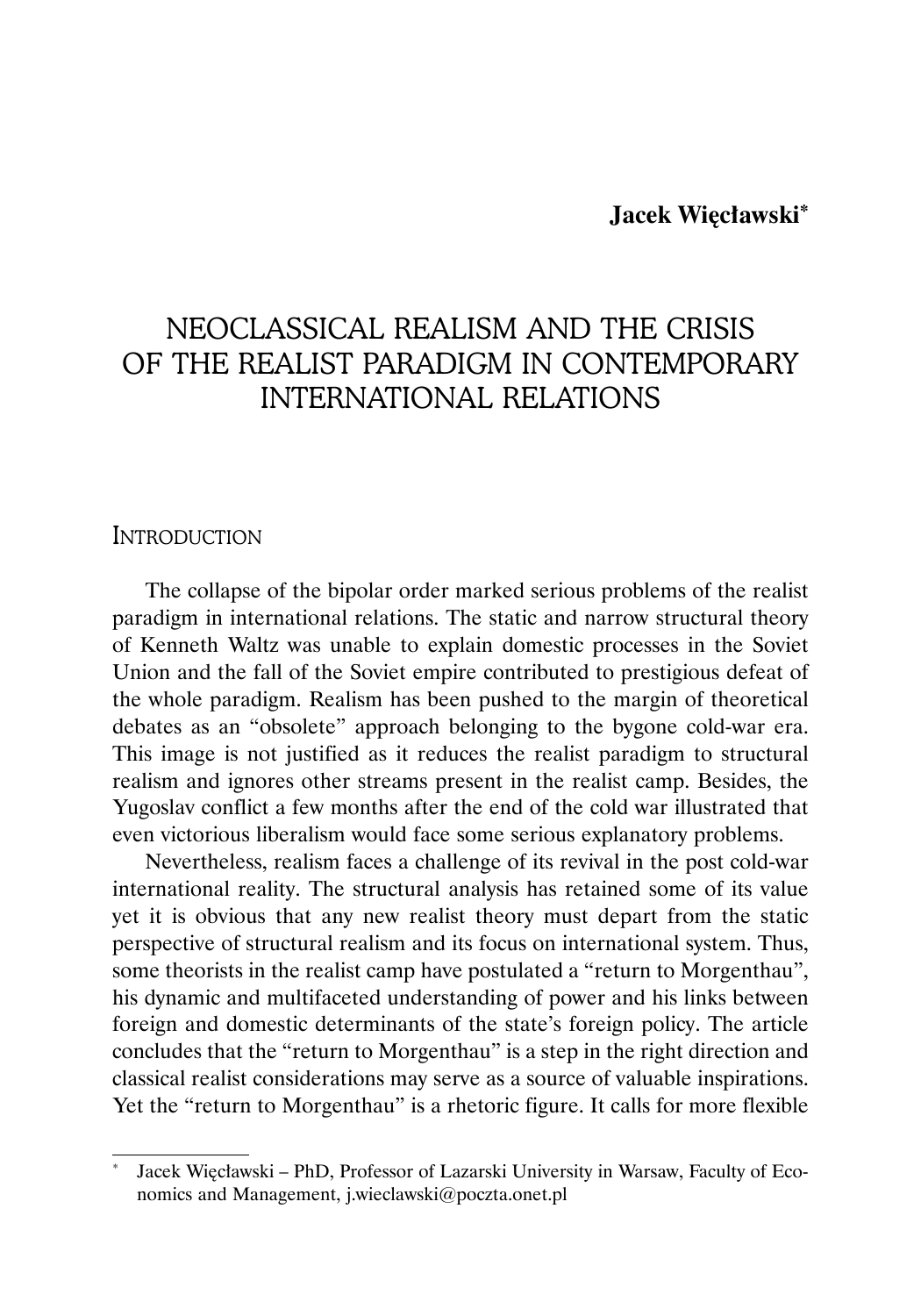understanding of international affairs and it does not exempt new generation of theorists in the realist camp from developing a new and dynamic realist theory of contemporary international relations.

Several attempts have been made in this regard in recent years. This article refers to "elaborated structural realism" (ESR) and neoclassical realism. Yet it claims that the attempts of ESR to extend a catalogue of structural variables and retain the logic of structural analysis have been less promising in contemporary dynamic international relations than neoclassical realism. Neoclassical realism's reference to multifaceted concept of power, present in theoretical considerations of Morgenthau, and its acceptance of a broad catalogue of domestic variables helps to follow contemporary international processes better.

Yet neoclassical realism is not free from ambiguities. It is certainly not a pure "return to Morgenthau". It declares a synthesis of the best elements of structural and classical streams of realism – in both ontological and methodological sense. This attitude is illustrated by a concept of "domestic transmission belt" between impulses coming from the international system level and state's foreign policy decisions. It consumes a variety of domestic determinants, including the perception of power and quality of political elites. Nevertheless, the idea of the synthesis tries to reconcile contradicting ontological and especially methodological concepts present in Morgenthau's and Waltz's theories. It contributes to some vagueness of neoclassical realist assumptions. Besides, neoclassical realism has hardly been a consistent theoretical approach. It is more like a catalogue of loose considerations of theorists sharing the idea of the synthesis. Finally, neoclassical realism faces some difficulties with a formulation of more general conclusions about contemporary international affairs as well.

Thus, the article urges that neoclassical realism is a promising response to the crisis of the realist paradigm. Yet its ability to revive realism in the post cold-war international reality is still disputable. Neoclassical realism needs the next step ahead that would clarify its theoretical assumptions and improve its internal coherence.

# 1. CRISIS OF REALISM IN THE POST COLD-WAR INTERNATIONAL REALITY: INSPIRATIONS FROM THE "RETURN TO MORGENTHAU"

The fall of the Soviet Union marked a deep prestigious defeat of the realist paradigm in international relations. Kenneth Waltz's structural theory, which dominated the realist camp in the 1980s, departed from the previous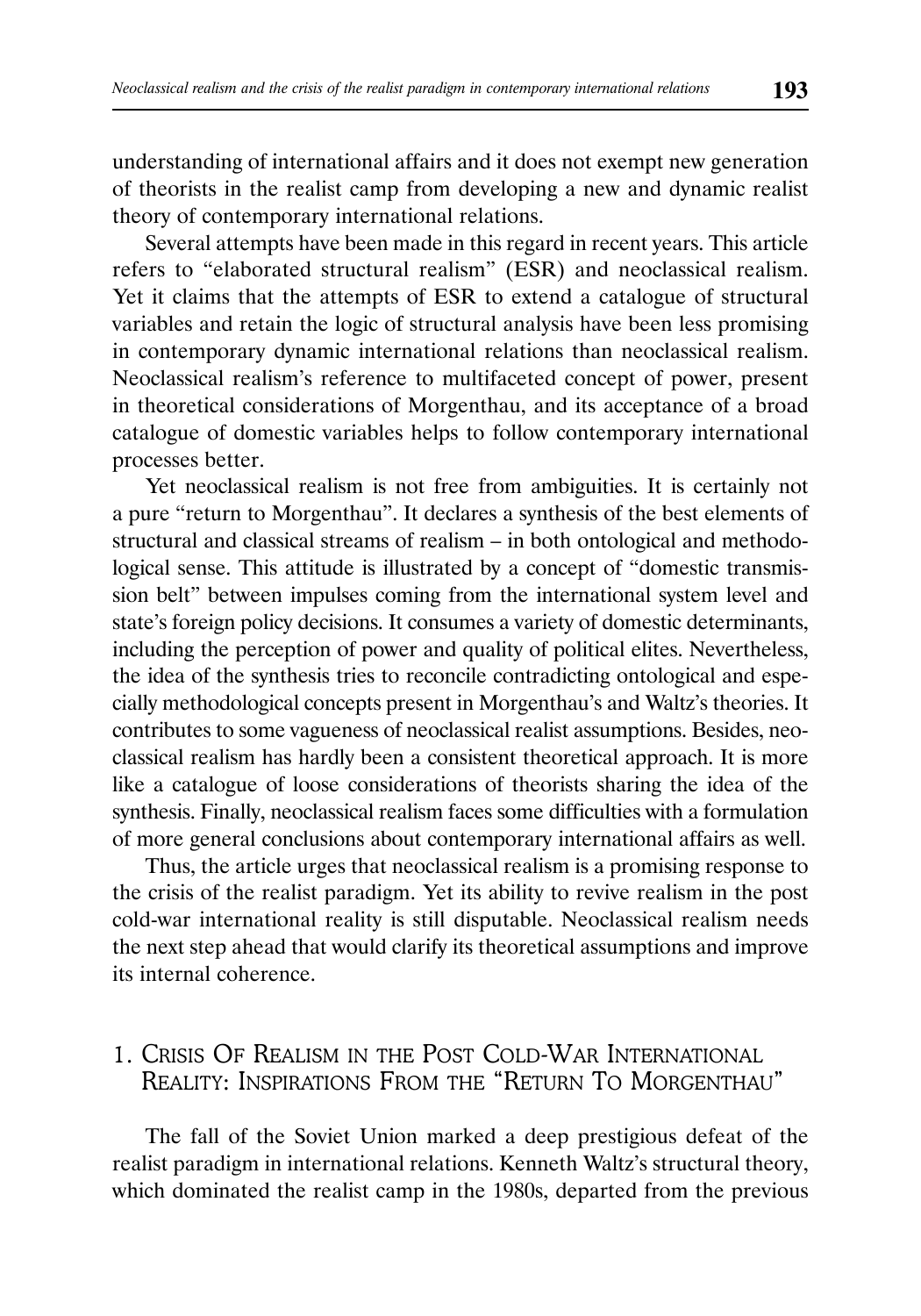classical realist considerations, including the political thought of Hans Morgenthau. Structural realism ignored classical realist assumptions about historical, social and legal determinants of political activity. It disregarded domestic variables and also their impact on the state's foreign policy. Finally, Kenneth Waltz rejected Morgenthau's dilemmas regarding the struggle for power, Morgenthau's ethical considerations and his call for a responsible leadership able to master the potential of conflict in politics<sup>1</sup>. Structural realism focused on the structure of the international system as the main determinant of the state's foreign activity. It favoured systemic variables and believed that the state's place in the structure explains the nature of its foreign policy. Structural attitude considerably narrowed the previous classical realist approach to politics, yet it favoured rationality and predictability of political behaviour rather than historical or ethical considerations2.

Nevertheless, structural realism faced serious explanatory problems. It was unprepared to track internal changes in the Soviet state and analyse domestic sources of the fall of the Soviet empire3. It completely ignored dynamic domestic changes in the Eastern bloc and emphasised the stability of the bipolar order – even before the fall of the cold war bipolarity. To be sure, structural realism of Kenneth Waltz was not the only stream of realism developed in the decade, yet its defeat as the leading realist theory resulted in a deep crisis of the entire realist paradigm. In fact, realism faced a severe criticism and its ability to explain the post cold-war international reality was questioned. Besides, the spectacular victory of liberalism has additionally pushed the realist paradigm to defensive and strengthened its image as an obsolete theoretical attitude belonging to the bygone cold-war era.

The course of international relations after the collapse of the bipolar order has illustrated that disregard for realism has been premature. Similarly, the bloody wars in Rwanda and Yugoslavia just a few years after the end of the cold war confirmed that even the victorious liberalism would face some

<sup>1</sup> K. Waltz, *Theory of International Politics*, Addison-Wesley Publishing Company, Reading–Menlo Park–London 1979, p. 99; C. Elman, *Realism*, [in:] M. Griffiths (ed.), *International Relations Theory for the Twenty-First Century*: *An Introduction*, Routledge, London–New York 2007, pp. 13–14.

<sup>2</sup> K. Waltz, *Theory of International Politics…*, *op. cit.*, pp. 88, 97–99; T.W. Smith, *History and International Relations*, Routledge, London–New York 1999, p. 99; A. Freyberg-Inan, *What Moves Man, The Realist Theory of International Relations and its Judgment of Human Nature*, State University of New York Press, Albany 2004, p. 74.

<sup>3</sup> E. Jones, *Look for the Blind Spot where Structural Realism Meets Pluralistic Stagnation*, "The British Journal of Politics and International Relations", 11(2), 2009, pp. 225-226; T.W. Smith, *History and International Relations*…, *op. cit.*, pp. 106–107.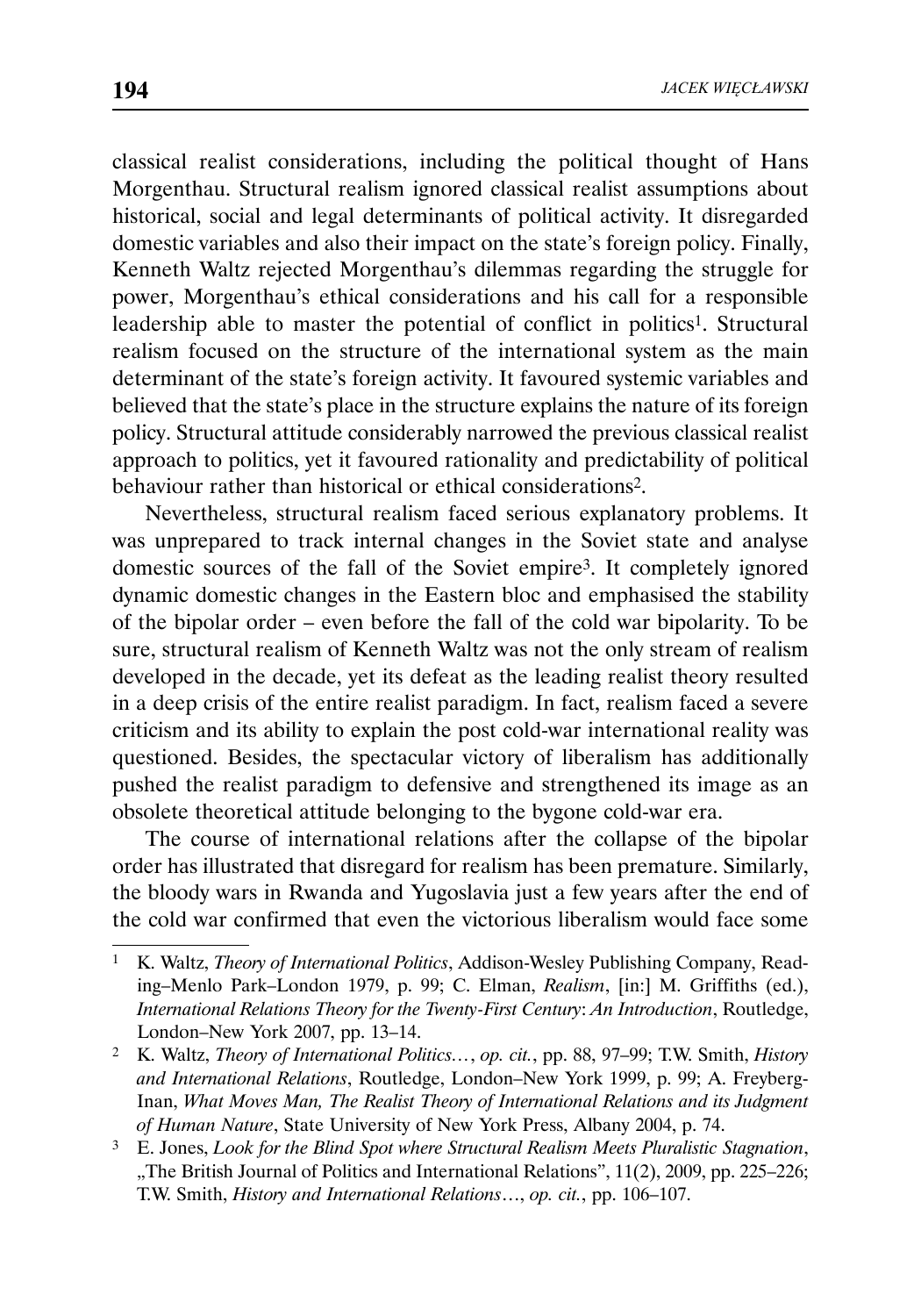serious anomalies. Nevertheless, the situation of the realist paradigm in the new international reality has been difficult. In the external sense, the return of realism to the mainstream debate has required a new, attractive theory able to compete or at least initiate a dialogue with dominating liberalism. In the internal sense, the departure from the static structural realism has needed a new, much broader attitude able to follow dynamic changes in contemporary international affairs. Besides, the negative stereotypes have played their destructive role and any new realist theory has had to face the image of realism as "obsolete".

In fact, structural realism lost its prestige because of its exaggerated emphasis on the stability of the bipolar order and a narrow structural analysis of power. To be sure, Erik Jones indicates that some assumptions of the Waltz's theory could retain their plausibility in the post cold-war reality<sup>4</sup>, yet it has been obvious that the "revival" of realism must reach beyond the static and "disgraced" structural stream. The structural realist perspective, based on the systemic determinants alone, has hardly been able to analyse more dynamic and less predictable reality of the post cold-war international relations5. Thus, Jack Donnelly rightly concludes that:

"Structure pushes states in certain directions. It does not mechanically determine outcomes. States are also subject to numerous other pressures and influences. Sometimes 'exogenous variables' are decisive in determining outcomes. This does not make polarity or anarchy unimportant. It just happens that other forces are sometimes more powerful"6.

Besides, the realist approach to international relations has never been limited to the structural theory of Kenneth Waltz. Some other realist streams, including the hegemonic rivalry theories, did not suffer as deep explanatory defeat as that of structural realism7. The defeat of the most popular Waltz's structural approach, however, has also affected the public reception of other realist theories. Finally, even the structural stream of realism has evolved to

<sup>4</sup> E. Jones, *Look for the Blind Spot…*, *op. cit.*, pp. 235–236.

<sup>5</sup> J.W. Taliaferro, S.E. Lobell, N.M. Ripsman, *Introduction: Neoclassical realism, the state, and foreign policy*, [in:] S.E. Lobell, N.M. Ripsman, J.W. Taliaferro (eds.), *Neoclassical Realism, the State, and Foreign Policy*, Cambridge University Press, Cambridge 2009, pp. 1–2; J. Donnelly, Realism, [in:] S. Burchill, A. Linklater et. al., *Theories of International Relations*, Palgrave Macmillan, Houndmills–Basingstoke–Hampshire–New York 2005, pp. 40–41.

<sup>6</sup> J. Donnelly, *Realism…*, *op. cit.*, p. 40.

<sup>&</sup>lt;sup>7</sup> See W.C. Wohlforth, *Realism and the End of the Cold War*, "International Security", 19(3), 1994/95, pp. 92–94.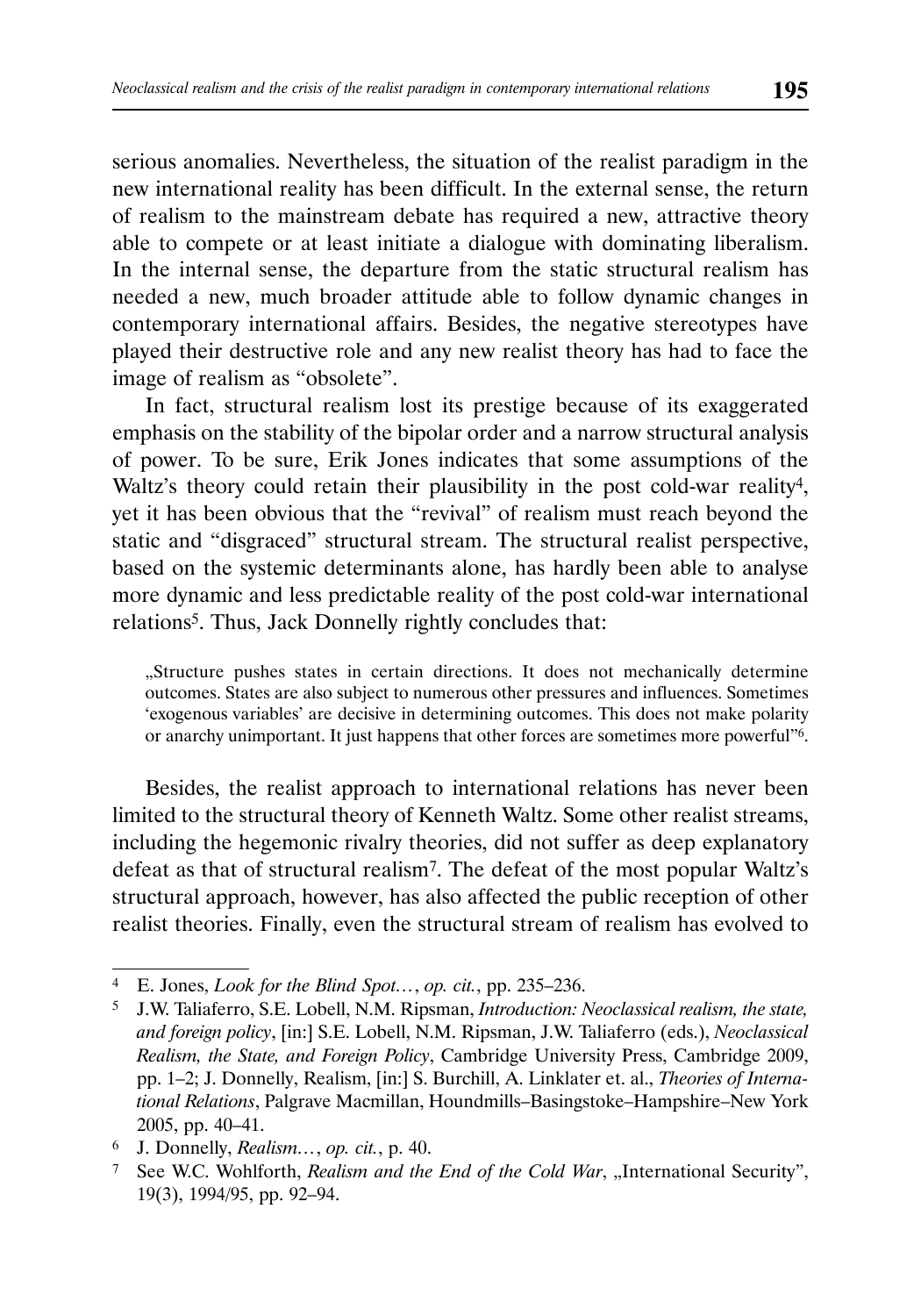develop its offensive and defensive perspectives. The latter have considerably broadened the catalogue of structural determinants of the state's international behaviour and have departed from the narrow Waltz's system level analysis<sup>8</sup>.

As a result, several attempts for "optimisation" of the realist paradigm have been made after the fall of the bipolar order. Defensive relists have continued their search for "structural modifiers" that could reduce the severity of the security dilemma and broaden the structural analysis. Some of defensive realists' considerations, including their dynamic attitude to the regional balance of power or the pressure of international political and economic environment, have been valuable and inspiring9. Yet, in the face of the domination of liberalism, the reference to the security dilemma has been a bit anachronistic and the new structural variables developed for the old "cold-war" concept could hardly change the stereotypical image of realism as belonging to the bygone era.

Besides, it was the offensive stream of structural realism that has initially attracted more attention in the post cold-war international reality. In fact, John Mearsheimer's considerations about the decrease in the US global power and regional hegemonic ambitions of Germany and China receive growing interest<sup>10</sup>. Nevertheless, some cooperative stances in the policy of China and self-restriction mechanisms in the German foreign policy have ultimately contributed more to the liberal perspective of analysis than the considerations of offensive realism.

Similarly, the growth of the power of China, a potential challenger to the United States' position in the international system, has not contributed to a new wave of interest in the realist theories of hegemonic rivalry. Robert Gilpin's theory of hegemonic war revealed the mechanism of hegemonic change, including the relations between a hegemonic state and its challenger<sup>11</sup>. Yet, again, the domination of liberalism has focused attention more on economic interdependences and dialogue between the US and China than a scenario of their hegemonic conflict. Hence, even the hegemonic rivalry stream of

 <sup>8</sup> T.W. Smith, *History and International Relations*…, *op. cit.*, pp. 108–109; J. Donnelly, *Realism...*, *op. cit.*, pp. 44–46.

<sup>&</sup>lt;sup>9</sup> J.W. Taliaferro, *Security Seeking under Anarchy. Defensive Realism Revisited*, [in:] "International Security" 25(3), 2000/01, pp. 136–141.

<sup>&</sup>lt;sup>10</sup> P. Toft, *John J. Mearsheimer: an offensive realist between geopolitics and power*, "Journal of International Relations and Development" 8(4), 2005, pp. 381, 396–399.

<sup>&</sup>lt;sup>11</sup> R. Gilpin, *The Theory of Hegemonic War*, "Journal of Interdisciplinary History" 18(4), 1988, pp. 591–597.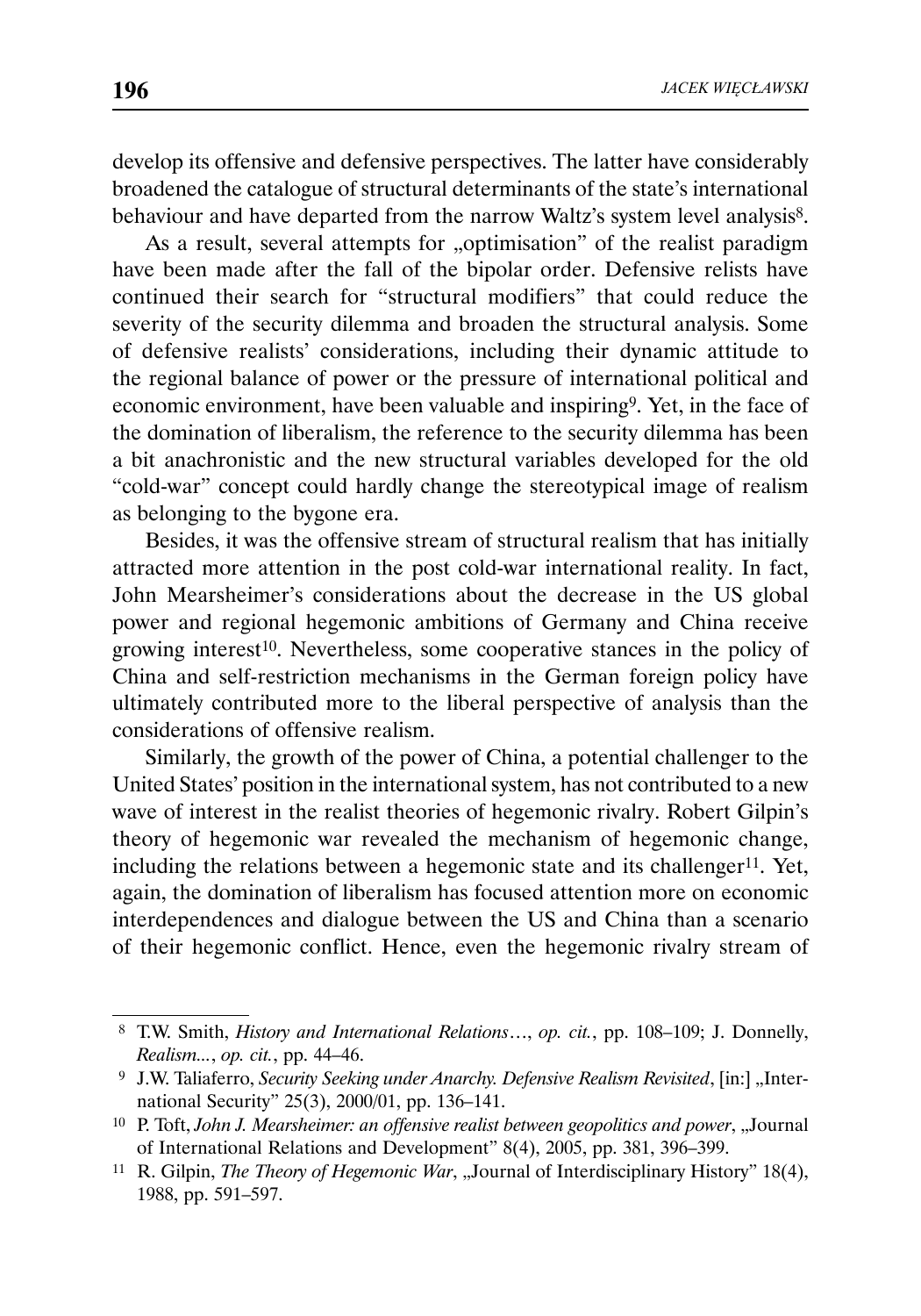realism, despite its explanatory potential in the post cold-war international relations, has been considered "obsolete" in the new reality.

Thus, the problems of the realist paradigm after the fall of the bipolar order have encouraged theorists in the realist camp to return to the classical realist thought for inspirations12. This return has been a reaction to the explanatory defeat of structural realism. Yet it was a conviction that in the post cold-war reality the realist paradigm must depart from the static and narrow structural attitude to be able to offer new, more dynamic explanations of international processes. As a result, the political thought of Hans Morgenthau, the most prominent theorist in the classical realist camp, his flexible understanding of power and his warning against a narrow, singlefactor attitude to international relations, has become one of the sources of inspirations.

Indeed, Morgenthau's theoretical attitude offers a multifaceted concept of power and politics, much broader than in Kenneth Waltz's structural realism. Power in Morgenthau's considerations has its material character, including the state's military and economic potentials. Yet it has a less tangible dimension, including the quality of the state's political elites, the effectiveness of its government and diplomacy13. Furthermore, Morgenthau emphasises obvious links between the systemic and domestic determinants of the state's foreign policy. He underlines a variable character of national interests and international environment14.

Besides, Morgenthau accepts the antagonistic nature of politics and the potential of conflict that accompanies any political activity. Yet he rejects the brutal power politics and calls for taming and mastering the struggle for power present in politics. To be sure, Morgenthau remains sceptical towards the effectiveness of instruments developed so far to mitigate conflicts in international relations, yet he warns against potential consequences of untamed power politics<sup>15</sup>. Hence, he introduces the concept of the responsible, moderate and self-restricted leadership able to prevent the struggle for power from its most radical forms. Finally, and contrary to structural realism, the

<sup>12</sup> W.C. Wohlforth, *Realism and the End of the Cold War…*, *op. cit.*, pp. 125–129.

<sup>13</sup> H.J. Morgenthau, *Politics Among Nations. The Struggle for Power and Peace*, Alfred A. Knopf, New York 1948, pp. 73–75, 105–108.

<sup>14</sup> *Ibidem*, pp. 13–18; H.J. Morgenthau, *The Purpose of American Politics*, Alfred A. Knopf, New York 1960, pp. 200–205, 212–223.

<sup>15</sup> H.J. Morgenthau, *Politics Among Nations…, op. cit.*, pp. 3–9, 391–392.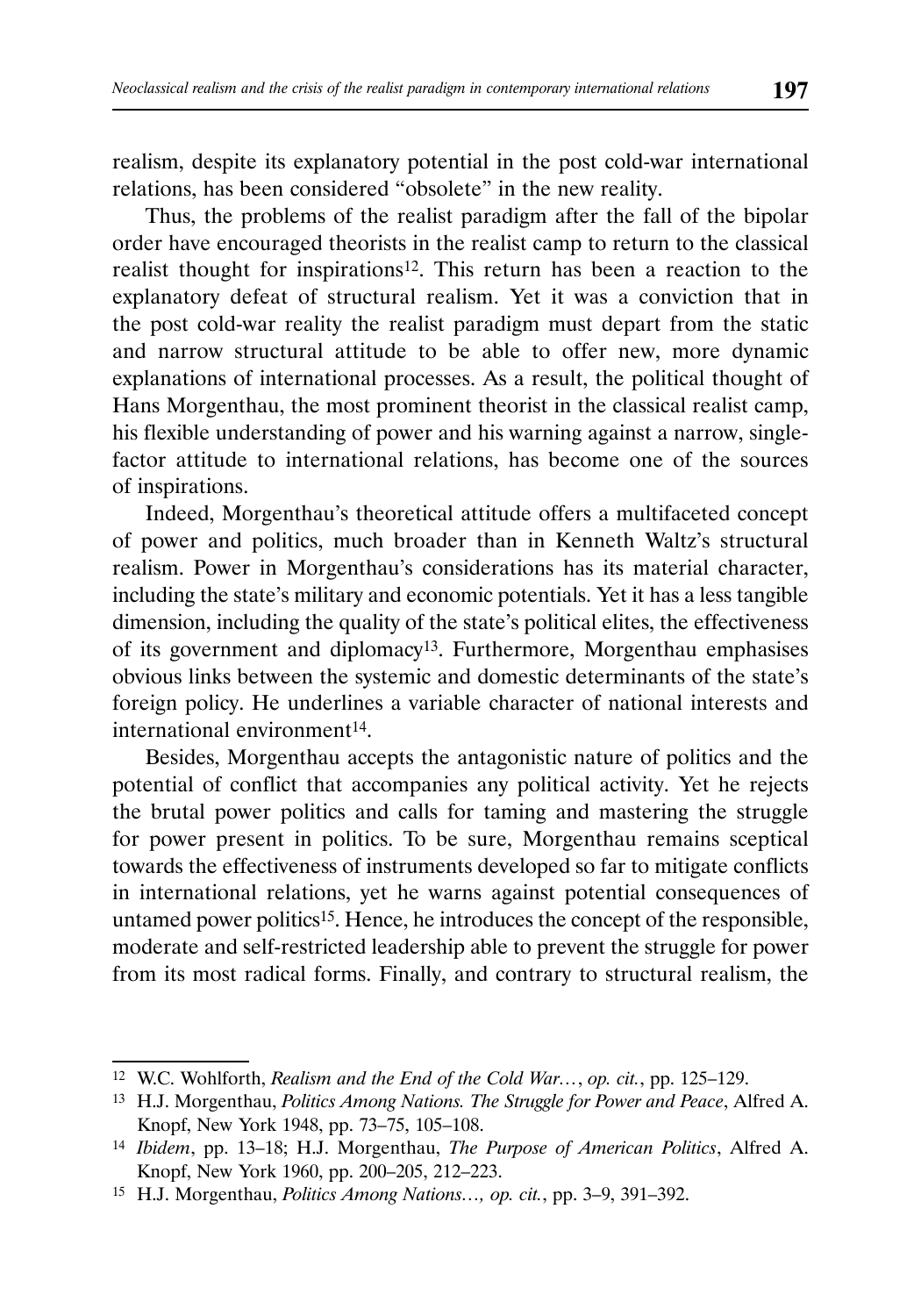area of domestic politics, including the personalities of leaders, plays an important role in Morgenthau's analysis of the state's foreign activity16.

The article notes an intellectual attractiveness of the idea of the "return to Morgenthau". It considers the inspirations form Morgenthau as more promising to revive realism in the post cold-war international reality than any further references to structural realism, even the most advanced defensive realist considerations. Despite his exaggerated emphasis on the human nature as the source of the lust for power, Morgenthau offers a more dynamic perspective of analysis than the Waltz's structure of the international system17. His flexible and variable understanding of power encourages the search for new determinants of the state's foreign policy – other than structural ones. Finally, it allows noticing the presence of domestic and even personal variables ignored by structural realism. As a result, the "return to Morgenthau" may help the new generation of realists to understand a dynamic and complex nature of contemporary international relations and avoid the mistakes made by the structural stream of realism.

Nevertheless, the "return to Morgenthau" itself does not guarantee a success of the realist paradigm in the new international reality. For this article, the idea of the "return to Morgenthau" is a call for a more dynamic and flexible understanding of international processes. Yet it is not a proposal of a direct application of Morgenthau's theoretical assumptions, even if some of them retain their plausibility. Morgenthau's theory needs a reinterpretation<sup>18</sup> and some of his theses formulated seventy years ago will certainly not correspond to the reality of the 21<sup>st</sup> century. Thus, the "return to Morgenthau" is a symbolic and rhetoric figure. It is going to inspire flexible thinking about international affairs, different from narrow and static character of Waltz's structural theory. Yet it will not exempt the new generation of realists from developing a new, dynamic and adequate realist vision of contemporary international relations.

<sup>16</sup> H.J. Morgenthau, *Scientific Man vs. Power Politics*, Latimer House Limited, London 1947, pp. 186–188; M. Neacsu, *Hans J. Morgenthau's Theory of International Relations. Disenchantment and Re-Enchantment*, Palgrave Macmillan, Houndmills–Basingstoke– Hampshire–New York 2009, pp. 60–61, 94–98.

<sup>17</sup> B. Buzan, *The timeless wisdom of realism?*, [in:] S. Smith, K. Booth, M. Zalewski (eds.), *International Theory: Positivism and Beyond*, Cambridge University Press, Cambridge 1996, pp. 54.

<sup>18</sup> M. Neacsu, *Hans J. Morgenthau's Theory of International Relations…*, *op. cit.*, pp. 149, 165–166.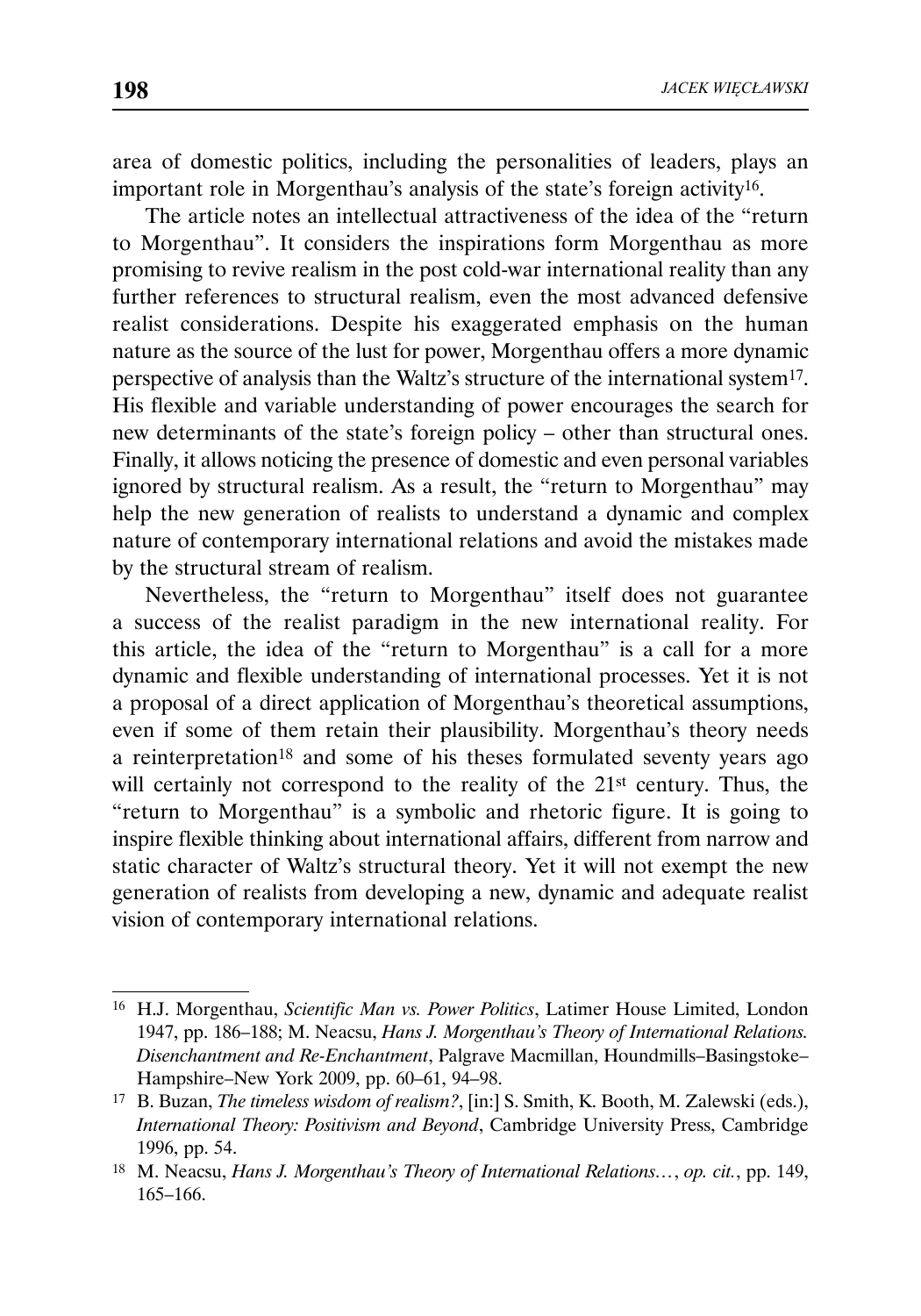The new, neoclassical stream of realism has been one of the attempts in this regard, accepting the inspirations from Morgenthau. The next part of the article will discuss the basic assumptions of neoclassical realism and the originality of this theory. It will discuss the value and intellectual attractiveness of neoclassical realist attitude to contemporary international relations.

## 2. NEOCLASSICAL REALISM AND THE ORIGINALITY OF ITS THEORETICAL ASSUMPTIONS

The debate inside the realism camp after the fall of the bipolar order has confirmed that structural realism, at least in the form of Kenneth Waltz's theoretical considerations, could hardly be a platform for new realist theories of international relations. Nevertheless, the structural thinking about international affairs has not completely lost its intellectual value for realists. The realist paradigm has responded to its post cold-war crisis with two concepts – "elaborated structural realism" (ESR) and neoclassical realism. Both have rejected the static structural theory of Waltz, yet both have remained inspired by defensive realists' attempts to introduce new structural variables – other than the distribution of power in the international system alone<sup>19</sup>. Neoclassical realism, however, has departed from theoretical considerations of Kenneth Waltz much further.

The concept of "elaborated structural realism" has postulated a redefinition of structural analysis and further extension of "structural modifiers", including the concentration of capabilities or alliance abilities of states in the system. The aim of ESR has been to avoid the static character of Waltz's theory, yet the intention of this approach has been to retain the structural perspective, its theoretical cohesiveness and unity, and its assumptions about rationality of states as international actors<sup>20</sup>. Indeed, as Patrick James emphasises:

"ESR is neither offensive nor defensive realism. Instead, it advocates the integration of structural indicators into a causal vision of international politics filtered through rational

<sup>19</sup> T.W. Smith, *History and International Relations*…, *op. cit.*, pp. 108–109; C. Elman, M.A. Jensen, *Introduction*, [in:] C. Elman, M.A. Jensen (eds), *Realism Reader*, Routledge, London–New York 2014, p. 11.

<sup>20</sup> See A. Freyberg-Inan, E. Harrison, P. James, *What Way Forward for Contemporary Realism*, [in:] A. Freyberg-Inan, E. Harrison, P. James (eds.), *Rethinking Realism in International Relations*, The Johns Hopkins University Press, Baltimore 2009, pp. 4–5; P. James, *Elaborating on Offensive Realism*, [in:] A. Freyberg-Inan, E. Harrison, P. James (eds.), *Rethinking Realism in International Relations…*, *op. cit.*, p. 60.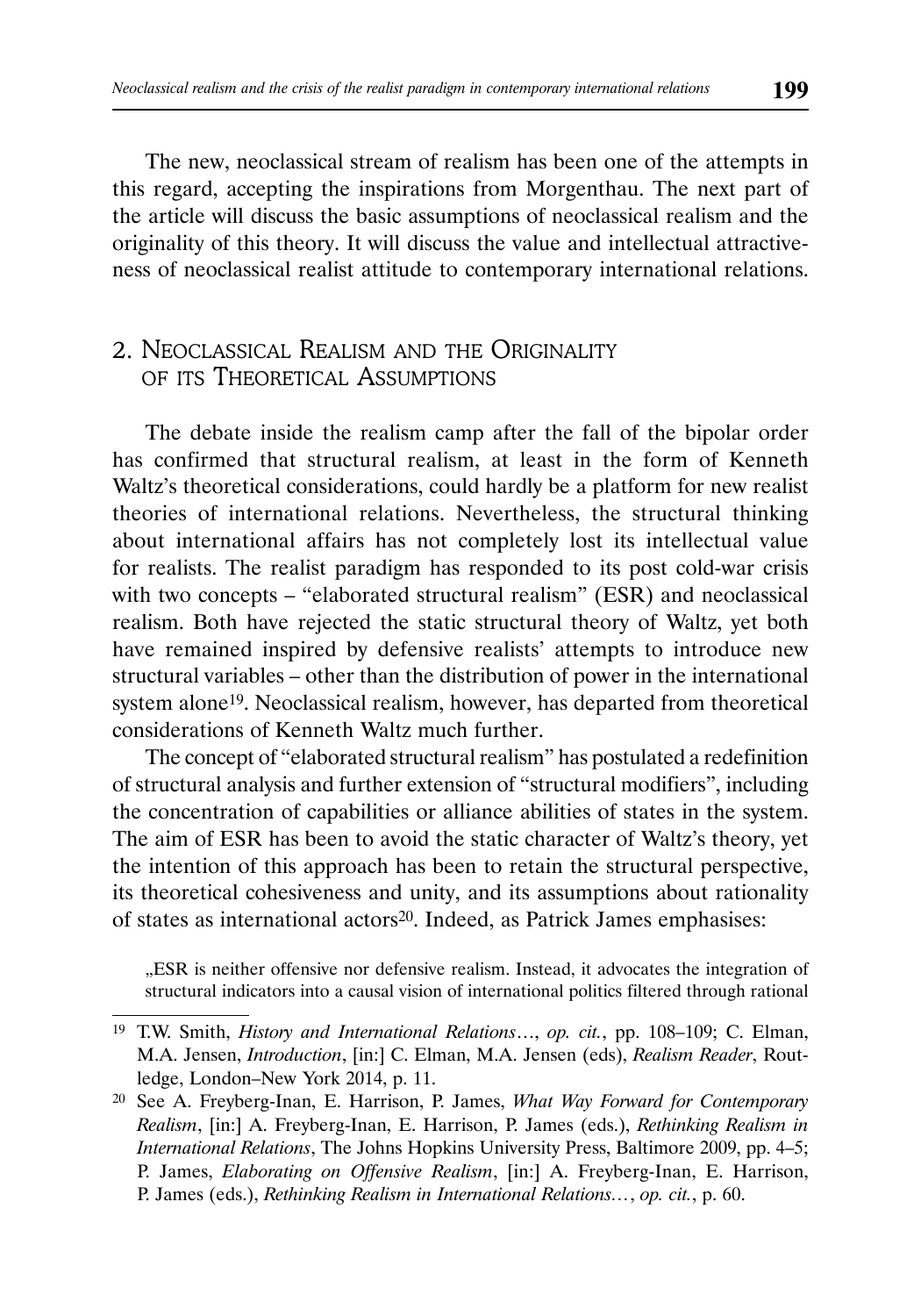choice. In other words, ESR seeks to answer the question of what can be expected from states as rational actors in response to the full range of structural indicators  $(\ldots)^{221}$ .

The proposals of "elaborated structural realism" could be inspiring at the beginning of the 1990s, yet together with growing dynamics of international relations, ESR has become less convincing. Thus, other post cold-war realists, called the neoclassical ones, have favoured more considerable departure from the structural logic of analysis and the impact of the international system on the state's foreign policy22. They have turned to Hans Morgenthau as well as classical realist dynamic understanding of power and politics.

The term neoclassical realism was coined by Gideon Rose and first used in his review article *Neoclassical Realism and Theories of Foreign Policy* in 1998. Rose identifies neoclassical realism as a specific approach that:

"(...) incorporates both external and internal variables, updating and systematizing certain insights drawn from classical realist thought. Its adherents argue that the scope and ambition of a country's foreign policy is driven first and foremost by its place in the international system and specifically by its relative material power capabilities. This is why they are realist. They argue further, however, that the impact of such power capabilities on foreign policy is indirect and complex, because systemic pressures must be translated through intervening variables at the unit level. This is why they are neoclassical"23.

Gideon Rose refers in his article to theoretical concepts of Michael E. Brown, Thomas J. Christensen, Randall L. Schweller, William C. Wohlforth and Fareed Zakaria. They are considered the most recognizable neoclassical realists. Nevertheless, the neoclassical realist camp is a broader one, including the recent works of Jeffrey W. Taliaferro or Norrin M. Ripsman. It is generally a new generation of theorists conducting their research in the 1990s and at the beginning of the new century. Yet the border between some previous defensive structural realist concepts, to mention Chares L. Glaser's research on the perception of power or Stephen Walt's idea of the balance of threat, and the area of neoclassical realist interests is thin – even if the former do not aspire to be referred to as neoclassical realist ones.

Thus, the specific feature of neoclassical realism is that it considers both the systemic (structural) and domestic determinants of the state's foreign policy. Both factors intertwine in the neoclassical realist approach. The shape

<sup>21</sup> P. James, *Elaborating on Offensive Realism…*, *op. cit.*, p. 60.

<sup>22</sup> See A. Freyberg-Inan, E. Harrison, P. James, *What Way Forward for Contemporary Realism…*, *op. cit.*, p. 6.

<sup>&</sup>lt;sup>23</sup> G. Rose, *Neoclassical Realism and Theories of Foreign Policy*, "World Politics" 51(1), 1998, p. 146.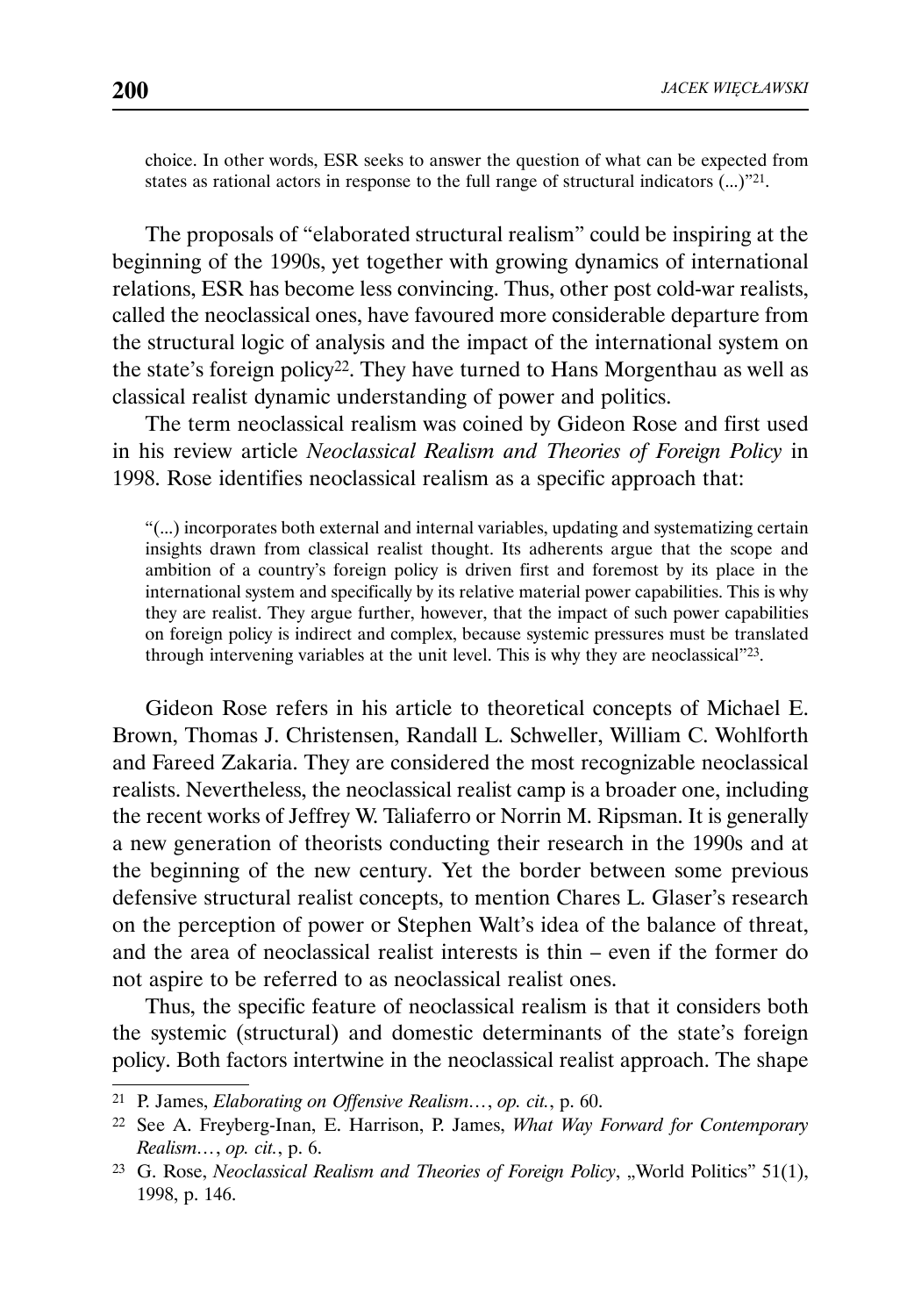of the state's foreign policy is still determined by its place in the structure of the international system. The systemic constraints limit the state's ambitions and its foreign policy aims. Yet impulses coming from the international system are often unclear and states may react to the systemic pressure in different ways<sup>24</sup>. As a consequence, the countries with a similar power may act on the international scene quite differently and formulate different foreign policy goals25.

This difference is explained by domestic variables and neoclassical realists indicate a specific "domestic transmission belt" that exists between the systemic constraints and the state's foreign policy decisions. They urge that domestic variables intervene between the international system and the state's foreign activity. The systemic pressure is filtered in this regard through a catalogue of factors at the domestic level and the "domestic transmission belt" explains why the same systemic impulses may bring about different foreign policy goals26. Hence, neoclassical realism rejects the division between domestic and systemic determinants of the state's foreign policy introduced by structural realism. It also departs from the structural realist thesis on rational and unitary character of states as international actors. Neoclassical realism notes the presence of strong systemic constraints at the international system level, yet it accepts a broad catalogue of domestic variables that could ultimately modify the impact of the systemic impulses<sup>27</sup>.

Further, neoclassical realists consider a variety of domestic factors that contribute to the idea of a "domestic transmission belt" and research on

26 C. Elman, M.A. *Jensen, Introduction…*, *op. cit.*, p. 11; M. Kaczmarski, *Realizm neoklasyczny* [*Neoclassical realism*], [in:] R. Zięba, S. Bieleń, J. Zając (eds.), *Teorie i podejścia badawcze w nauce o stosunkach międzynarodowych [Research theories and approaches in the study of international relations]*, WDiNP UW, Warszawa 2015, pp. 18–19, 23–24.

<sup>24</sup> J. Czaputowicz, *Mapa współczesnego realizmu: realizm klasyczny, neorealizm, realizm neoklasyczny* [*Map of contemporary realism: classical realism, neorealism, neoclassical realism*], [in:] E. Haliżak, J. Czaputowicz (eds.) *Teoria realizmu w nauce o stosunkach międzynarodowych. Założenia i zastosowania badawcze [Theory of realism in the study of international relations: research assumptions and applications]*, Rambler, Warszawa 2014, pp. 32–33; C. Elman, M.A. Jensen, *Introduction…*, *op. cit.*, p. 11.

<sup>25</sup> J. Sterling-Folker, *Forward Is as Forward Does: Assessing Neoclassical Realism from a Traditions Perspective*, [in:] A. Freyberg-Inan, E. Harrison, P. James (eds.), *Rethinking Realism in International Relations…*, *op. cit.*, pp. 208–209; G. Rose, *Neoclassical Realism and Theories of Foreign Policy…*, *op. cit.*, pp. 146–147.

<sup>27</sup> J.W. Taliaferro, S.E. Lobell, N.M. Ripsman, *Introduction: Neoclassical realism, the state, and foreign policy…*, *op. cit.*, p. 4; S.E. Lobell, *Threat assessment, the state, and foreign policy: a neoclassical realist model*, [in:] S.E. Lobell, N.M. Ripsman, J.W. Taliaferro (eds.), *Neoclassical Realism, the State, and Foreign Policy…*, *op. cit.*, pp. 43–45.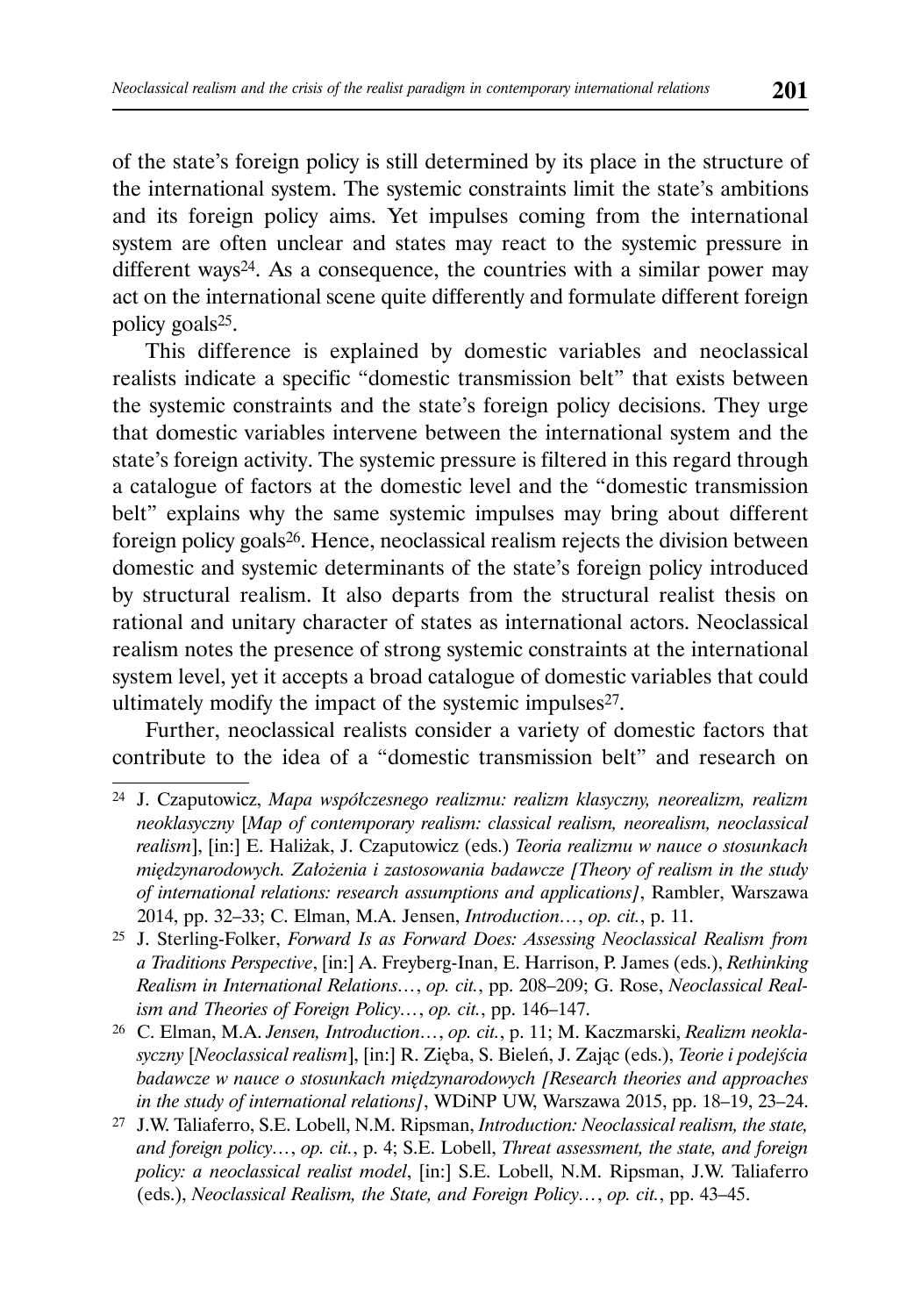a number of domestic variables that could modify the state's foreign policy decisions. This research is far from cohesiveness and Jennifer Sterling-Folker rightly concludes that:

"Some nonsystemic realist work has focused on the role of first-images variables, such as emotions, in-group/out-group differentiation, perceptions, social identity, personality, and risk aversion in foreign policy choice and IR in general. Other work has explored the role of second-image variables, such as state institutions, political parties, and interest groups. Still other work has been more interested in reclaiming normative elements of classical realism than in explaining particular instances of foreign policy"28.

Nevertheless, there are three main areas of interests that could be identified in the neoclassical realist approach. The first is the perception of power among political elites and its impact on the foreign policy making. The second is the state's domestic characteristic, including the effectiveness of its institutions and the game of different interest groups. The third is the quality of political leadership and first of all its ability to "extract" and mobilize different components of the state's power<sup>29</sup>.

The problems of the perception of power appear in neoclassical realist research of William C. Wohlforth, Randall L. Schweller or Mark R. Brawley. Neoclassical realism points out in this regard to the state's perception of power and its knowledge about a variety of motives that may guide foreign policies of other states. False images of other actors and misperceptions of their motives, disregarded by the structural stream of realism, may contribute to international tensions and conflicts30. Similarly, different perception of threats may considerably affect the state's political preferences and in the extreme cases it may completely paralyse the state's ability of response, despite the systemic impulses demanding reaction<sup>31</sup>.

<sup>28</sup> J. Sterling-Folker, *Forward Is as Forward Does…*, *op. cit.*, p. 209.

<sup>29</sup> C. Elman, Realism…, *op. cit.*, pp. 16–17; J.W. Taliaferro, S.E. Lobell, N.M. Ripsman, *Introduction: Neoclassical realism, the state, and foreign policy…*, *op. cit.*, pp. 4–5.

<sup>&</sup>lt;sup>30</sup> Ch.L. Glaser, *Structural Realism in a more complex world*, "Review of International Studies", 29(03), 2003, pp. 405–407; L. Feng, Z. Ruizhuang, *The Typologies of Realism*, "The Chinese Journal of International Politics", 1(1), 2006, p. 116.

<sup>31</sup> M. Brawley, *Neoclassical realism and strategic calculations: explaining divergent British, French, and Soviet strategies towards Germany between the world wars (1919–1939)*, [in:] S.E. Lobell, N.M. Ripsman, J.W. Taliaferro (eds.), *Neoclassical Realism, the State, and Foreign Policy…*, *op. cit.*, pp. 75–77; B. Devlen, Ö. Özdamar, *Neoclassical Realism and Foreign Policy Crises*, [in:] A. Freyberg-Inan, E. Harrison, P. James (eds.), *Rethinking Realism in International Relations…*, *op. cit.*, pp. 136–138.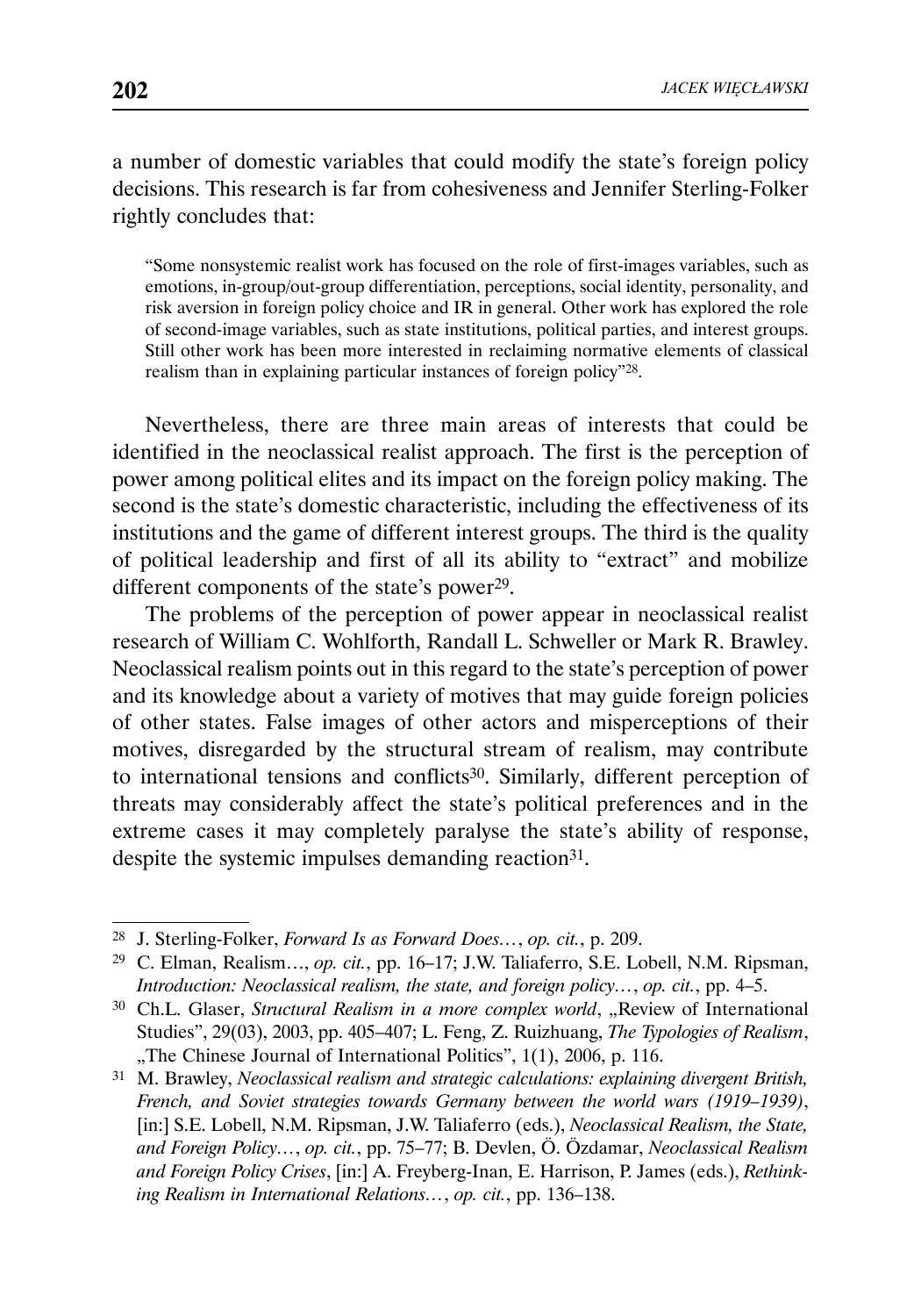For example, the perception of the decline of the Soviet power among the Soviet leaders and its impact on Gorbachev's strategy of reforms plays an important role in William C. Wohlforth's explanations of the fall of the Soviet Union. As Wohlforth indicates:

"(...) the story cannot be told now and will not be able to be told in the future without according an important causal role to the problem of relative decline. The keys to keep in mind in any causal evaluation are that power is always relative; that perceptions and expectations link power to policy; and that rational assessments can change quickly when new evidence becomes available"32.

In the same vein, Randall L. Schweller notes the role of the perception of power while considering the way in which states react to risks and threats present in the systemic environment<sup>33</sup>. He indicates that statecraft is also a consequence of "(...) elites' preferences and perceptions of the external environment" and notes that possible misperceptions may affect elites' consensus on both the nature of threat and the best way of how to deal with it<sup>34</sup>

In fact, neoclassical realism recognises ineffective state's domestic structures and lack of consensus among its political elites as factors impeding the quality of the state's foreign policy. Randal L. Schweller's research on balancing and "underbalancing" in international relations clearly opposes structural realist theses about the unitary nature of the state and its foreign policy. Schweller indicates that:

"Variation in the way states respond to similar changes in their external environment turns on the preferences of relevant political and social actors and the unique structural characteristics of society and government that constitute constraints and opportunities for these actors, all of which leads to one or another political outcome"35.

Further, Norrin M. Ripsman and Randall L. Schweller emphasise a potential impact of domestic interest groups on the state's foreign activity, and especially the role of the most powerful and privileged of them in the states' foreign and security policy. They research into the ways through which

<sup>32</sup> W.C. Wohlforth, *Realism and the End of the Cold War…*, *op. cit.*, p. 109.

<sup>33</sup> R.L. Schweller, *Unanswered Threats. A neoclassical Realist Theory of Underbalancing*, "International Security" 29(2), pp. 168–170; C. Elman, M.A. Jensen, *Introduction…*, *op. cit.*, p. 11.

<sup>34</sup> R.L. Schweller, *Unanswered Threats…*, *op. cit.*, pp. 169–170; C. Elman, M.A. Jensen, *Introduction…*, *op. cit.*, p. 11.

<sup>35</sup> R.L. Schweller, *Unanswered Threats…*, *op. cit.*, p. 168.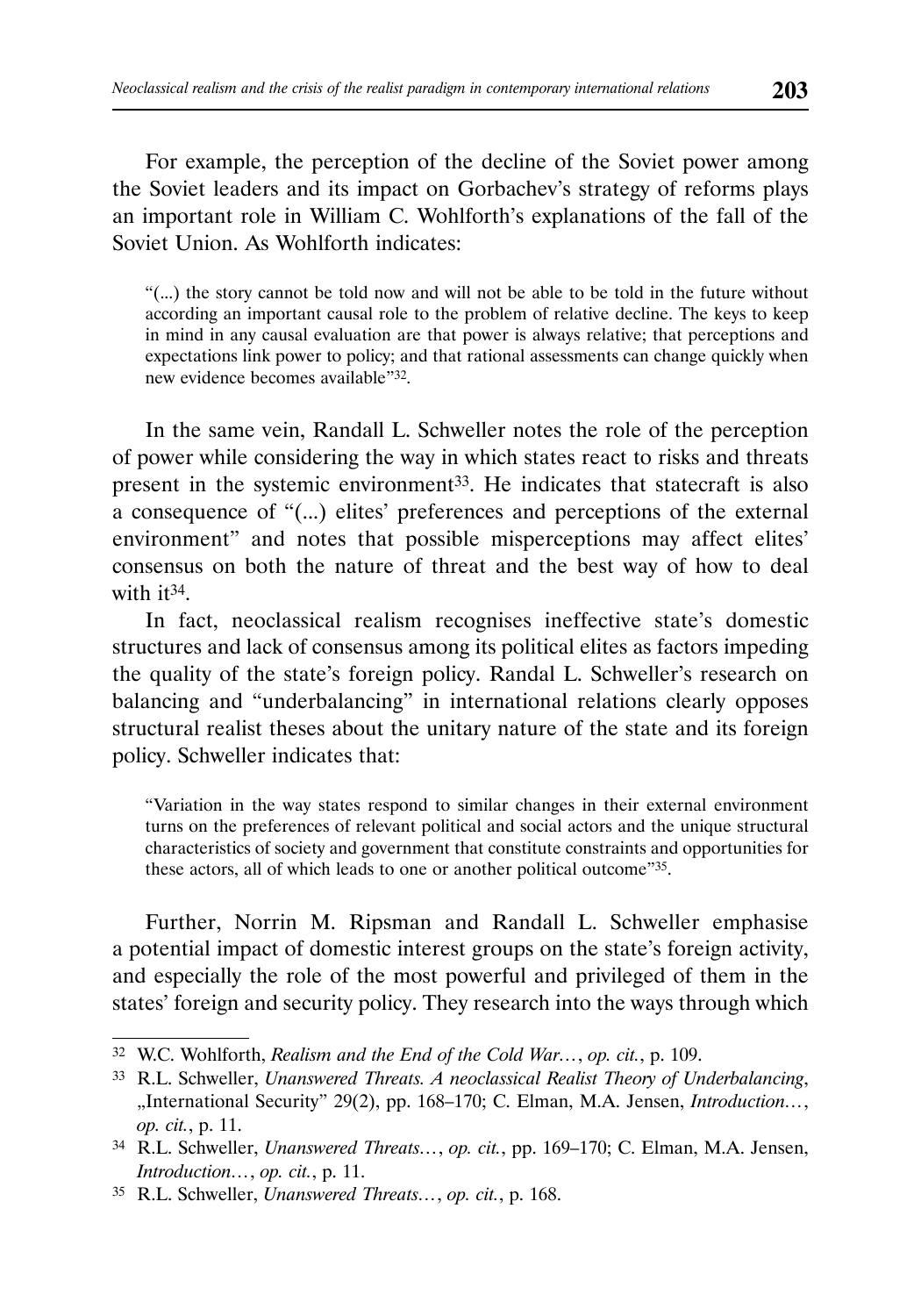interest groups affect foreign policy decisions and a degree to which the game of domestic interests groups may change the state's foreign policy goals36. Ripsman underlines in this regard that:

"(...) in democratic states, we should expect the greatest influence from well-organized, coherent, vote-rich, single-issue interest groups that can provide an electoral payoff, the legislature that can act as a veto for the government's policy agenda, groups that can frame executive thinking on foreign affairs, and, occasionally, the public as a whole (...). In non- -democratic states, kingmaker societal groups, and those such as the military that can lead a revolt against the leader, should have the greatest influence on national security policy, followed by bureaucratic or economic actors that have the potential to obstruct policy implementation, and in unusual circumstances, public opinion as a whole"37.

Finally, Thomas Christensen, Fareed Zakaria, Randal L. Schweller and Jeffrey W. Taliaferro emphasise the ability of political elites to "extract" and activate different components of the state's power and mobilize social support for its foreign policy aims. Contemporary states may differ in this ability and their effectiveness may depend on the quality of political leadership itself but also the strength of the state's institutions and ideology behind its foreign policy aims38. Randall L. Schweller notes in this regard that:

"(...) in the age of mass politics, ideology plays an instrumental and necessary role in helping leaders extract resources and mobilize domestic support for novel and expensive grand strategies. This is particularly true in the case of revisionist great powers"39.

<sup>36</sup> N.M. Ripsman, *Neoclassical realism and domestic interest groups*, [in:] S.E. Lobell, N.M. Ripsman, J.W. Taliaferro (eds.), *Neoclassical Realism, the State, and Foreign Policy…*, *op. cit.*, pp. 170–174; R.L. Schweller, 2009. *Neoclassical realism and state mobilization: expansionist ideology in the age of mass politics*, [in:] S.E. Lobell, N.M. Ripsman, J.W. Taliaferro (eds.), *Neoclassical Realism, the State, and Foreign Policy…*, *op. cit.*, p. 227; M. Kaczmarski, *Realizm neoklasyczny...* [*Neoclassical realism…*], *op. cit.*, pp. 22–23.

<sup>37</sup> N.M. Ripsman, *Neoclassical realism and domestic interest groups…*, *op. cit.*, p. 185.

<sup>38</sup> J.W. Taliaferro, *State Building for Future Wars: Neoclassical Realism and the Resource-*Extractive State, "Security Studies", 15(3), 2006, pp. 465-469; J.W. Taliaferro, *Neoclassical realism and resource extraction: State building for future war*, [in:] S.E. Lobell, N.M. Ripsman, J.W. Taliaferro (eds.), *Neoclassical Realism, the State, and Foreign Policy…*, *op. cit.*, pp. 197–199, 215–222; M. Kozub-Karkut, *Realizm neoklasyczny – główne założenia i możliwości* [*Neoclassical realism; main assumptions and possibilities*], [in:] E. Haliżak, J. Czaputowicz (eds.), *Teoria realizmu w nauce o stosunkach międzynarodowych. Założenia i zastosowania badawcze*… *[Theory of realism in international relations studies: research assumptions and application…]*, 2014, pp. 48–49.

<sup>39</sup> R.L. Schweller, *Neoclassical realism and state mobilization…*, *op. cit.*, p. 228.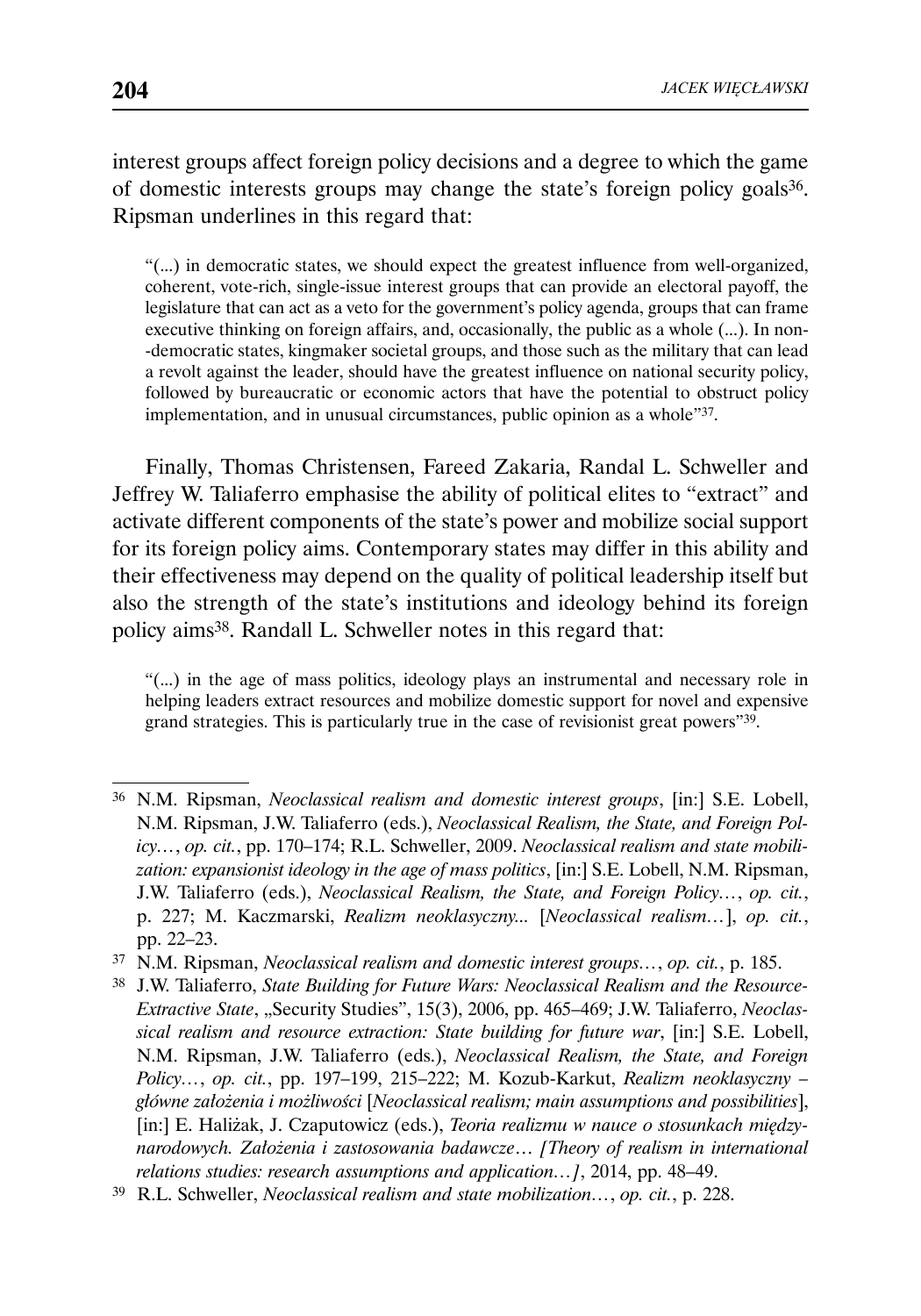Thus, a short look at the problems discussed by neoclassical realism illustrates that it returns to a more dynamic and flexible understanding of power present in Hans Morgenthau's theoretical considerations. It accepts Morgenthau's assumptions that the state's power is a multifaceted concept and depends not only on its material capabilities but also on a broad catalogue of less tangible and less verifiable factors. Besides, neoclassical realists refer to Morgenthau's previous considerations about the quality of diplomacy and political leadership, including the latter ability to mobilize the state's power and social support for its foreign policy goals<sup>40</sup>. Furthermore, neoclassical realism definitely departs from the separation between the systemic and domestic determinants of the state's foreign policy introduced by structural realism. It recognises the role that domestic determinants may play in the process of foreign policy making41.

Nevertheless, neoclassical realism is not a simple continuation of Morgenthau's theoretical assumptions. It is not a proposal of a new revived classical realist theory. Neoclassical realists return to some classical realist considerations about power and politics to explain a more complex catalogue of determinants shaping the state's foreign policy. In this sense their "return" to Morgenthau is obvious and it is necessary to follow the dynamic changes of contemporary international relations. Yet the emphasis on domestic variables, closer to Morgenthau than Waltz, does not mean the rejection of structural (systemic) level of analysis. The systemic constraints still create stable frames for the state's foreign policy and limit its ambitions. Neoclassical realists note the role of systemic impulses and accept the significance of systemic (structural) determinants of the state's foreign activity. Thus, neoclassical realism is neither a classical nor a purely structural approach. It is more an idea to combine structural determinants with the modifying role played by a "domestic transmission belt" and variables at the domestic level<sup>42</sup>.

Indeed, neoclassical realism proposes a specific synthesis of concepts coming from both the classical and structural streams of the realist paradigm. It appreciates Morgenthau's considerations about a dynamic nature of politics and complex sources of power. Furthermore, it declares a departure from structural realist assumptions about rationality of states as international actors

<sup>40</sup> H.J. Morgenthau, *Politics Among Nations…*, *op. cit.*, pp. 73–75; M. Neacsu, *Hans J. Morgenthau's Theory of International Relations…*, *op. cit.*, pp. 60–61, 94–98.

<sup>41</sup> C. Elman, *Realism…*, *op. cit.*, pp. 16–17; A. Freyberg-Inan, *What Moves Man, The Realist Theory of International Relations…*, *op. cit.*, p. 78.

<sup>42</sup> J.W. Taliaferro, S.E. Lobell, N.M. Ripsman, *Introduction: Neoclassical realism, the state, and foreign policy…*, *op. cit.*, pp. 4–5, 13–19; C. Elman, *Realism…*, *op. cit.*, p. 16.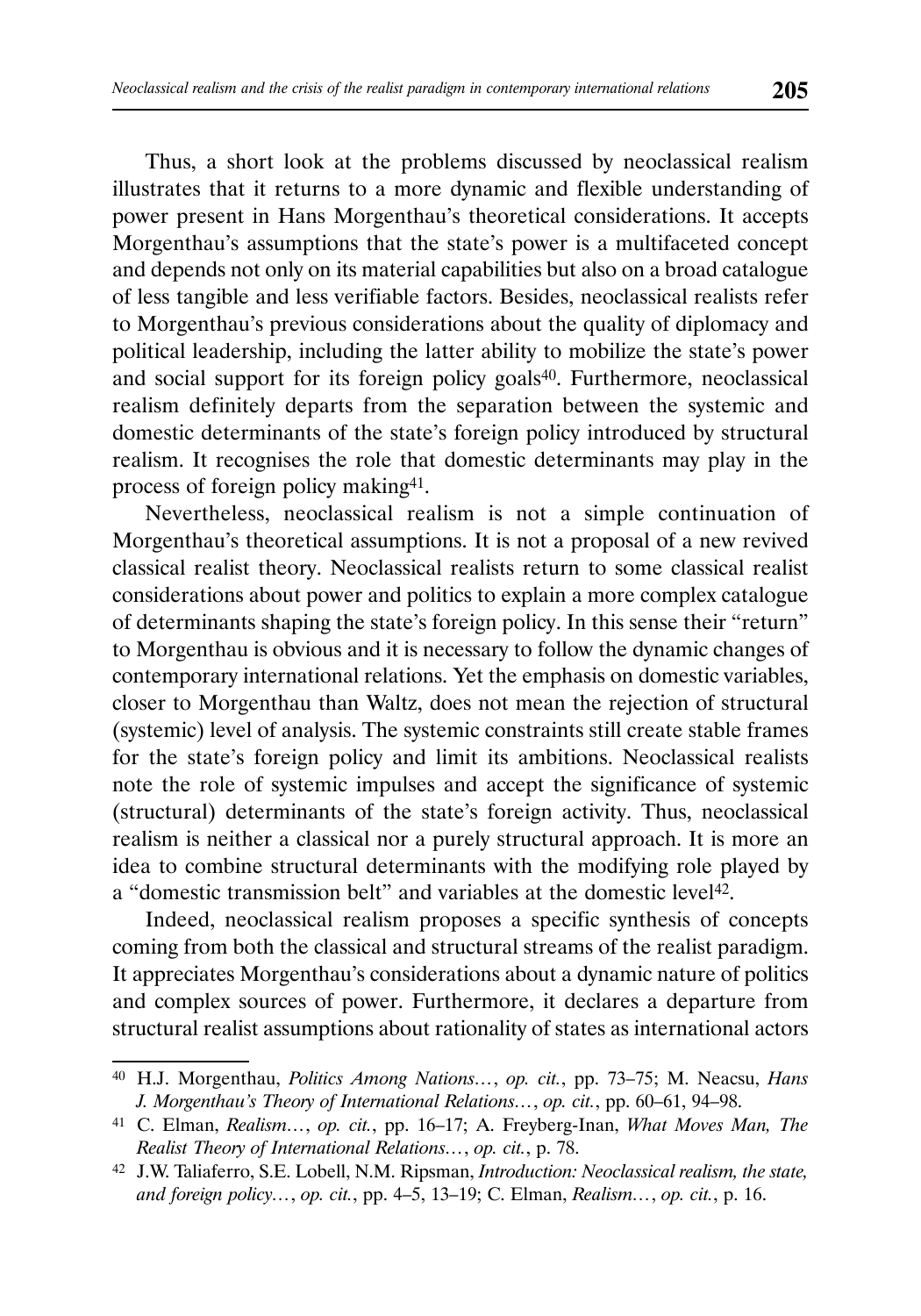and considers foreign policy making to be a more complicated process<sup>43</sup>. Nevertheless, neoclassical realism accepts the basic assumptions of structural realism that the state's place in the structure of the international system may effectively limit its foreign policy ambitions. It emphasises that systemic determinants are filtered by a variety of domestic variables, yet accepts both the existence and impact of systemic constraints<sup>44</sup>.

Thus, neoclassical realism is not a simple "return to Morgenthau" but an attempt at a creative synthesis of the most valuable elements of classical and structural streams of realism. As Jeffrey W. Taliaferro, Steven E. Lobell and Norrin M. Ripsman note:

"Proponents of neoclassical realism draw upon the rigor and theoretical insights of the neorealism (or structural realism) of Kenneth N. Waltz, Robert Gilpin, and others without sacrificing the practical insights about foreign policy and the complexity of statecraft found in the classical realism of Hans J. Morgenthau, Henry Kissinger, Arnold Wolfers, and others"45.

Furthermore, the idea of the synthesis sounds in the neoclassical realist methodological approach. Neoclassical realists do not reject the value of qualitative methods of classical realism, including the analysis of historical, social and legal determinants of the state's foreign policy. Nevertheless, they refer to the positivist tradition present in structural realism and aspire to a "greater methodological sophistication" than in the classical realist considerations. They emphasise the scientific rigour of quantitative methods and their ability to formulate more verifiable predictions of international processes46. Thus, neoclassical realism seems to declare a pragmatic methodological attitude that accepts the presence of less-verifiable aspects of contemporary international relations but retains some of the rigour of positivism.

Finally, a difference between "elaborated structural realism" and neoclassical realism seems obvious. ESR has proposed a modified structural perspective that continues the tradition of rationality of political actors. As Annette Freyberg-Inan, Ewan Harrison and Patrick James indicate, ESR believes that it will be able to retain the cohesiveness of structural realism and its ability to formulate some more general predictions about the state's

<sup>43</sup> See C. Elman, *Realism…*, *op. cit.*, pp. 16–19.

<sup>44</sup> See J.W. Taliaferro, S.E. Lobell, N.M. Ripsman, *Introduction: Neoclassical realism, the state, and foreign policy…*, *op. cit.*, pp. 4–5, 13–19.

<sup>45</sup> *Ibidem*, p. 4.

<sup>46</sup> *Ibidem*, pp. 16–17 and 19.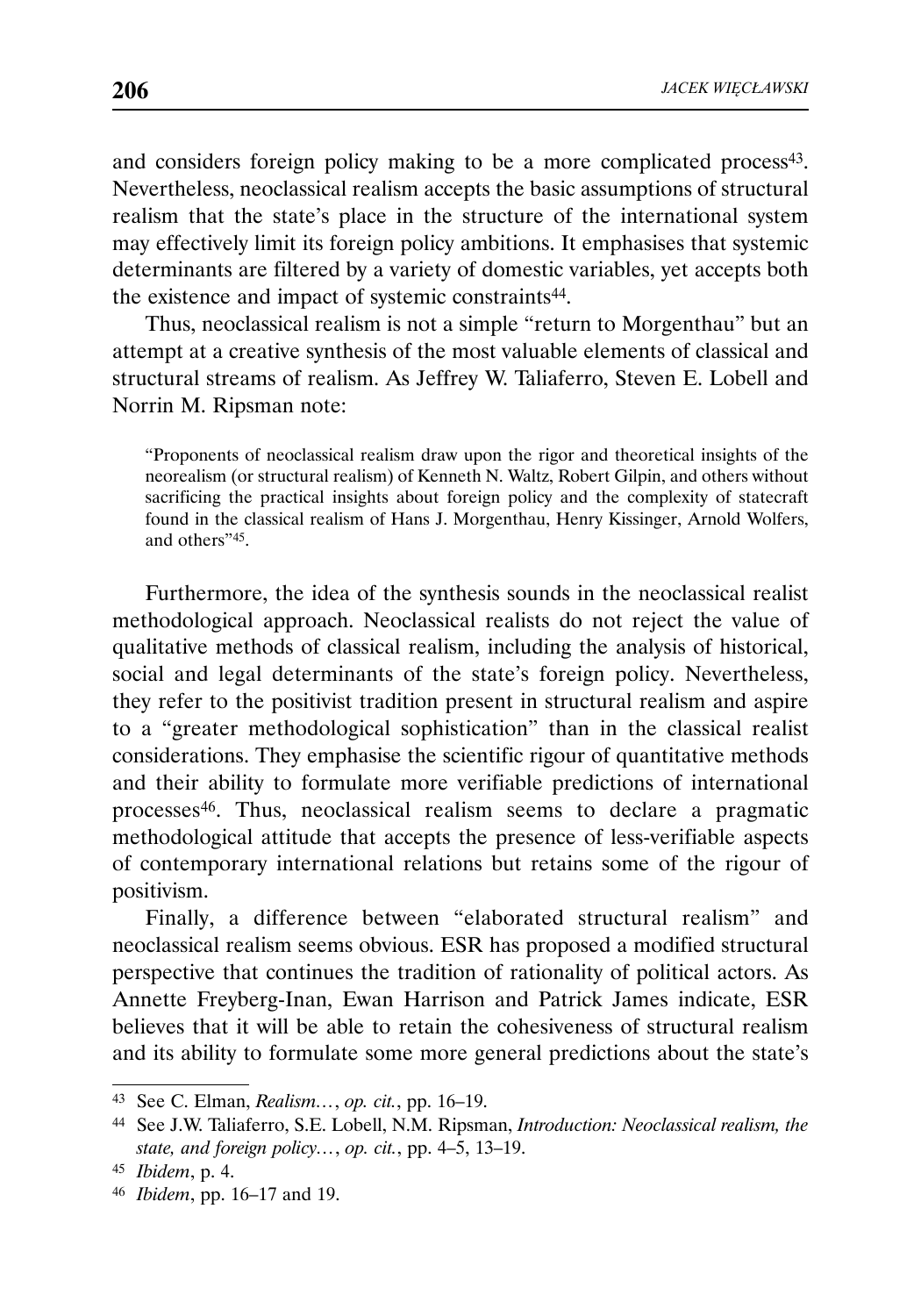international behaviour. Neoclassical realism, on its part, identifies a much broader catalogue of determinants of the state's foreign policy and accepts less verifiable nature of some of them. Hence, it aspires to combine the elements of positivism and traditional humanism, and focus more on foreign policy making than general rules of international relations<sup>47</sup>.

The article prefers neoclassical realism as a more attractive theoretical approach proposed in the realist paradigm after the end of the cold war. Thanks to its flexibility and ability to analyse broader spectrum of variables, it may potentially offer some valuable realist analysis of contemporary international processes. Yet it does not mean that neoclassical realism is free of any controversies and doubts. Its declarations of the ontological and methodological synthesis of classical and structural traditions of realism may provoke some questions and criticism. Thus, the next part of the article will analyse the strengths and shortages of the neoclassical realist approach.

# 3. CONSIDERING THE VALUE OF NEOCLASSICAL REALISM: STRENGTHS AND WEAKNESSES OF NEOCLASSICAL REALIST PERSPECTIVE

The unquestionable value of neoclassical realism is its return to Morgenthau's dynamic and multifaceted concept of power as well as the reference to domestic determinants of the state's foreign policy. In both cases, neoclassical realists cross the narrow borders of Kenneth Waltz's structural theory. This flexible attitude gives the neoclassical stream a chance to follow dynamic changes in contemporary international affairs<sup>48</sup>. Furthermore, the acceptance of both domestic and systemic variables helps to understand a complex process of foreign policy making, including the game of domestic interests in its frames<sup>49</sup>. Thus, neoclassical realism returns to Morgenthau's conclusions that the effective foreign policy needs no less effective domestic politics50. And its departure from the narrow and static structural theory strengthens the realist paradigm in the post cold-war international reality.

<sup>47</sup> A. Freyberg-Inan, E. Harrison, P. James, *What Way Forward for Contemporary Realism…*, *op. cit.*, pp. 6–8.

<sup>48</sup> B. Buzan, *The timeless wisdom of realism…*, *op. cit.*, pp. 53–54; W.C. Wohlforth, *Realism and the End of the Cold War…*, *op. cit.*, pp. 107–108, 126–129.

<sup>49</sup> J. Donnelly, *Realism and International Relations*, Cambridge University Press, Cambridge 2000, pp. 48–49, 196; C. Elman, *Realism…*, *op. cit.*, p. 16.

<sup>50</sup> H.J. Morgenthau, *The Purpose of American Politics*…, *op. cit.*, pp. 200–205, 212–223.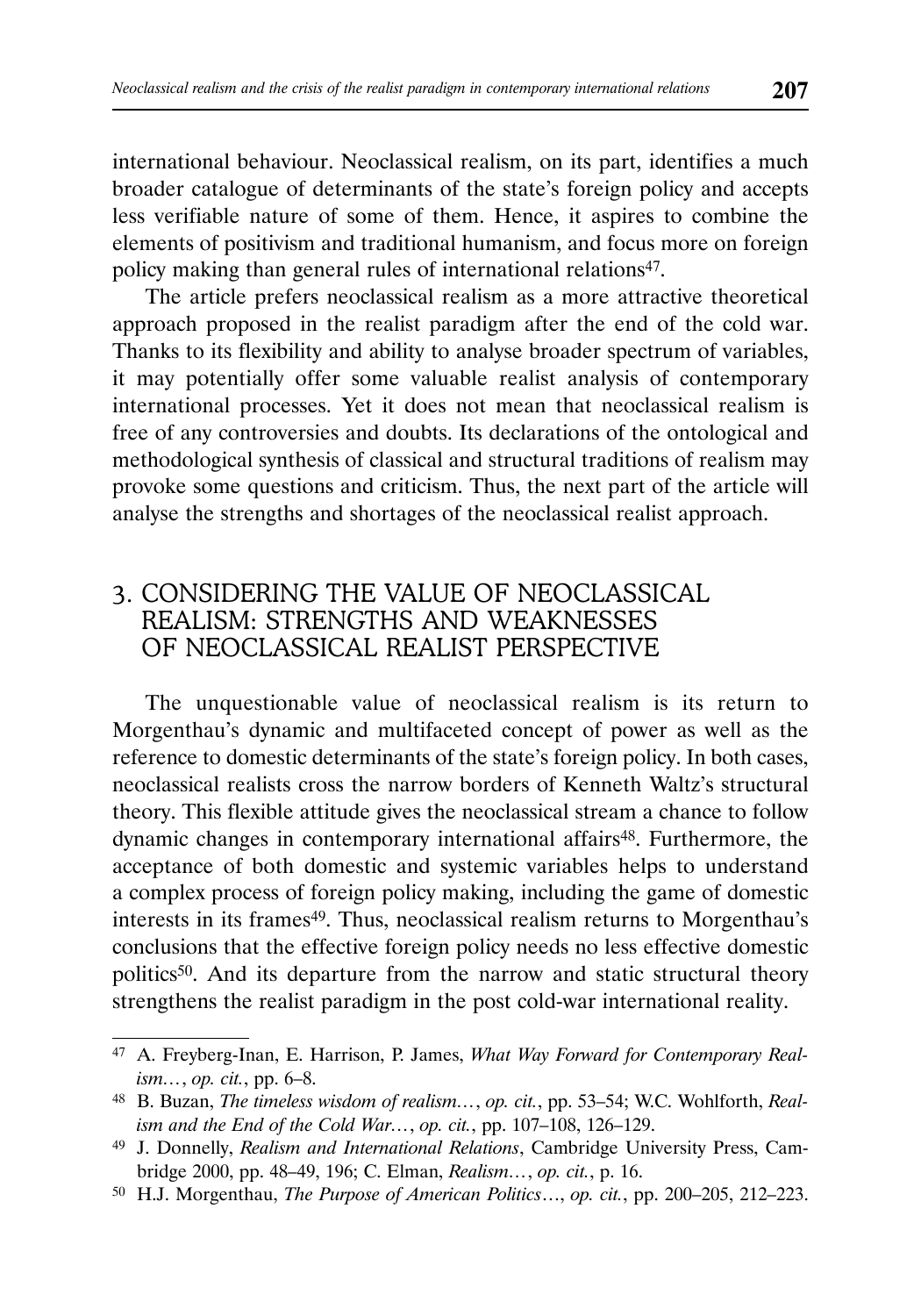Nevertheless, there are some ambiguities in neoclassical realism's assumptions that could affect its chance to revive the realist paradigm. The most obvious is the lack of cohesiveness. In fact, the neoclassical stream of realism is not a cohesive theoretical attitude. It is still a collection of loose conclusions and thoughts of several theorists rather than a single theoretical approach to international relations. They examine similar problems, present similar views on international reality and recognize similar inspirations. Yet, they do not constitute a coherent theoretical perspective.

Jennifer Sterling-Folker indicates in this regard that:

"This approach does not, however, represent a coherent research program or even a statement regarding what, beyond the permissible condition of anarchy and polarity, is the most important to foreign policy choices and outcomes".

Similarly, none of the variables researched by neoclassical realism

"(...) adds up to a coherent theory with a consistent internal logic that can be applied from one situation to the next"51.

To be sure, Jack Donnelly points out Randall Schweller's work, including his considerations on revisionist powers, as one of the exceptions in this regard, which

"(...) aims to meld structural, motivational, and identity elements into a coherent and rigorous realist account"52.

Yet the cohesiveness of neoclassical realism is an obvious problem.

Another area of potential criticism is neoclassical realism's difficulties with a precise identification of its ontological, epistemological and methodological assumptions53 Indeed, neoclassical realist ambitions for the synthesis of the best elements of classical and structural realism meet some ontological and methodological ambiguities. The idea of this synthesis sounds attractive, yet in both ontological and methodological perspectives it attempts to merge two positions that differ significantly<sup>54</sup>. Neoclassical realism does not necessarily

<sup>51</sup> J. Sterling-Folker, *Forward Is as Forward Does…*, *op. cit.*, p. 209.

<sup>52</sup> J. Donnelly, *Realism…*, *op. cit.*, p. 47.

<sup>53</sup> J. Sterling-Folker, *Forward Is as Forward Does…*, *op. cit.*, pp. 209–210.

<sup>54</sup> R.L. Schweller, D. Priess, *A Tale of Two Realisms: Expanding the Institutions Debate*, "Mershon International Studies Review" 41(1), 1997, pp. 7–8.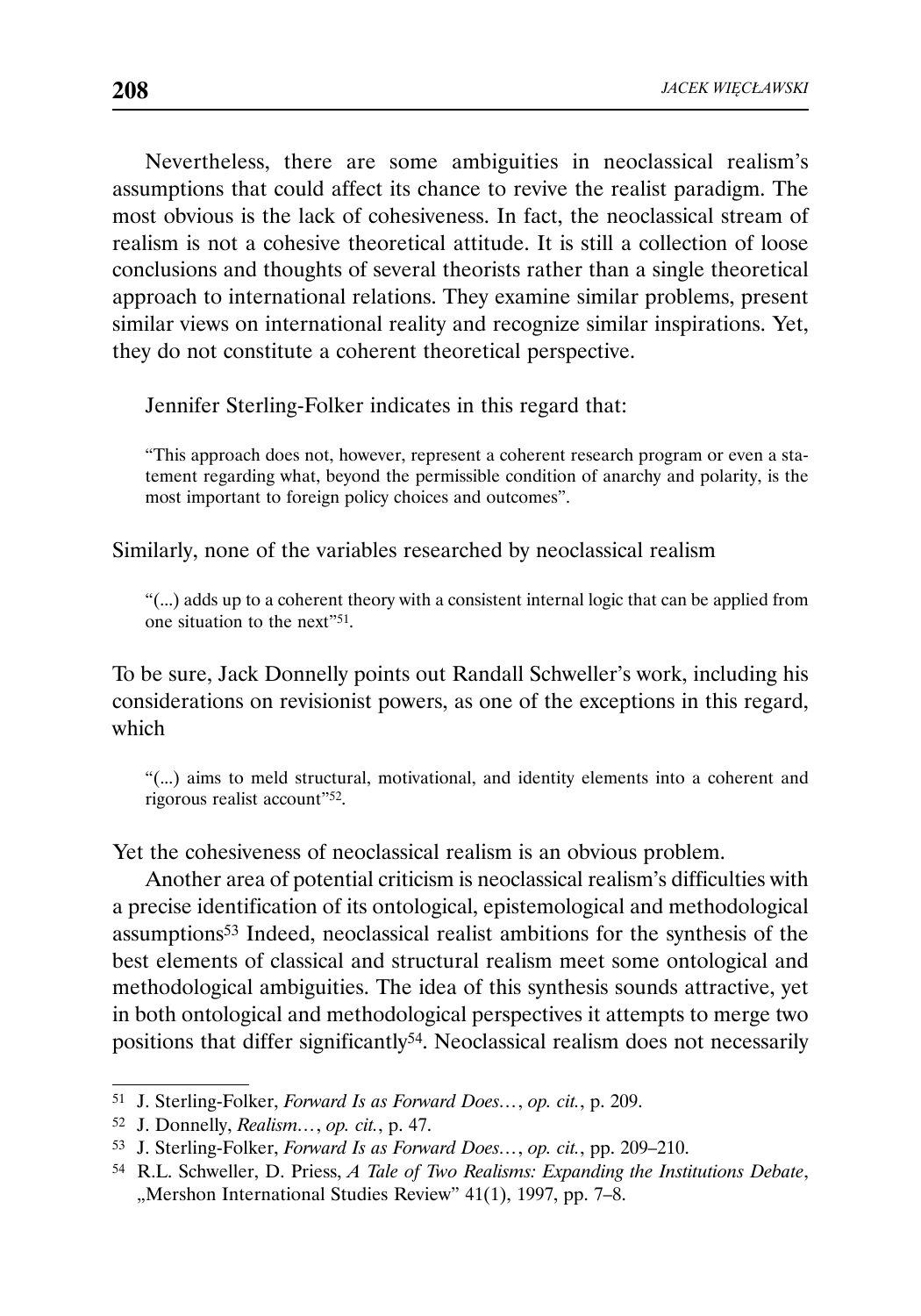explain what the synthesis should finally look like. It does not specify which determinants – structural or domestic – should be considered to be leading in the neoclassical analysis. It develops a strong research on domestic variables but (following the heritage of defensive realism) it still suggests that material capabilities and systemic determinants play a principal role for the state's foreign policy. It seems that domestic factors can only modify structural constraints. Yet it is still unclear what the concepts of systemic or structural constraints mean in contemporary international relations.

Further, it is difficult to reconcile the rationality and predictability of structural realism and Morgenthau's emphasis on unpredictable nature of politics or his criticism towards any forms of scientism55. It seems that the emphasis on a variety of domestic variables, including the psychological ones, reduces this predictability even if it does not eliminate it completely. Nevertheless, the question of the state's rationality seems ambiguous in the neoclassical realist approach. Some theorists note that the reference to the game of domestic interest groups confirms the neoclassical realism's departure from the Waltz's theses about the unitary character of the state. Yet the neoclassical realism's departure from the model of states as rational actors in the international relations is not so obvious for others56. As Balkan Devlen and Özgür Özdamar indicate:

"(...) although most neoclassical realists might have chosen to eschew (at least explicit) rationality assumptions in their work, there is nothing inherent in neoclassical realism that would forbid such theorizing  $(...)$ <sup>757</sup>.

Thus, this ambiguity contributes to previous ontological dilemmas of neoclassical realism.

In the same vein, the synthesis of methodological approaches typical of classical and structural realism may be a bit problematic<sup>58</sup>. Morgenthau's humanist attitude to the study of international affairs and his criticism towards any forms of scientism clearly contradict the positivist methodology of structural realism59. Neoclassical realism declares a flexible methodological attitude that combines the positivist rigour and the value of less tangible

<sup>55</sup> H.J. Morgenthau, *Scientific Man vs. Power Politics*…, *op. cit.*, pp. 22–23, 183, 195.

<sup>56</sup> P. James, *Elaborating on Offensive Realism...*, *op. cit.*, pp. 45, 49–50; B. Devlen, Ö. Özdamar, *Neoclassical Realism and Foreign Policy Crises...*, *op. cit.*, pp. 159–160.

<sup>57</sup> B. Devlen, Ö. Özdamar, *Neoclassical Realism and Foreign Policy Crises...*, *op. cit.*, p. 159.

<sup>58</sup> See R.L. Schweller, D. Priess, *A Tale of Two Realisms...*, *op. cit.*, pp. 7–8.

<sup>59</sup> See H.J. Morgenthau, *Scientific Man vs. Power Politics*…, *op. cit.*, pp. 22–23, 183, 195.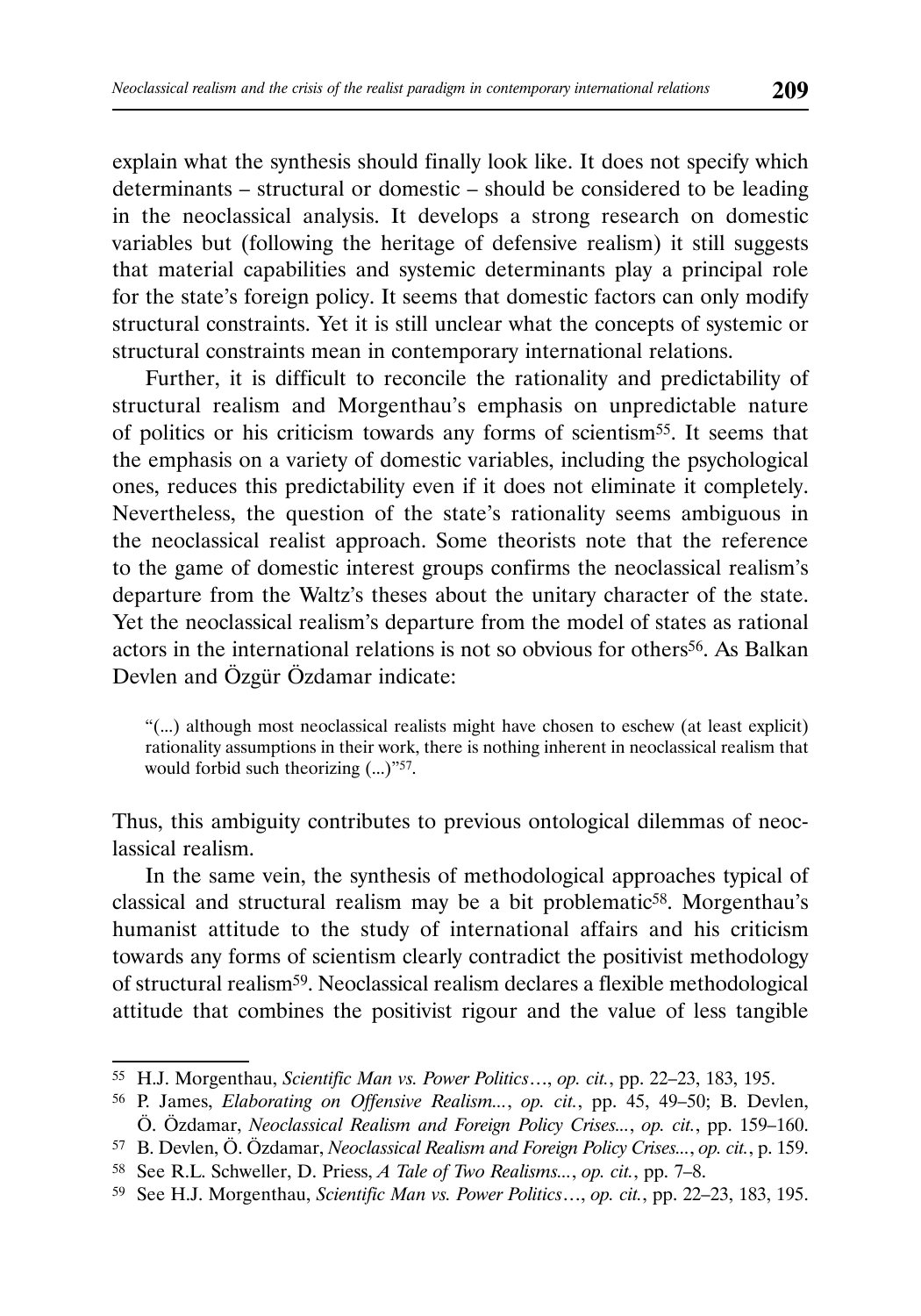personal or ideational factors<sup>60</sup>. It corresponds to some other ideas of epistemological and methodological pluralism in social sciences that attract more attention after the end of the cold war<sup>61</sup>. Yet, it still does not clarify how to reconcile the empirical tradition of positivism and the studies on such domestic variables as the perception of power or the quality of political leadership.

Finally, neoclassical realism, and especially its reference to domestic determinants of the state's foreign policy, meets some criticism as an approach that potentially weakens the unity of the realist paradigm and "blurs" the borders between realism and other paradigms in international relations62. As Jeffrey W. Legro and Andrew Moravcsik claim:

"(...) the theoretical core of the realist approach has been undermined by its own defenders – in particular so-called defensive and neoclassical realists – who seek to address anomalies by recasting realism in forms that are theoretically less determinate, less coherent, and less distinctive to realism"63.

The article does not share such criticism and considers the return to a broad catalogue of variables as a neoclassical realism's asset. Besides, the realist paradigm in international relations has never been fully cohesive and an attempt to identify the structural theory of Kenneth Waltz as the leading stream of realism would be a mistake. It would ignore the contribution of Hans Morgenthau's theoretical considerations and the revival of the classical realist thought in the post cold-world reality. Hence, Tim Dunne and Brian C. Schmidt rightly conclude that:

"Here it is perhaps a mistake to understand traditions as a single stream of thought, handed down in a neatly wrapped package from one generation of realists to another"<sup>64</sup>.

<sup>60</sup> J.W. Taliaferro, S.E. Lobell, N.M. Ripsman, *Introduction: Neoclassical realism, the state, and foreign policy…*, *op. cit.*, pp. 19–20.

<sup>61</sup> S. Smith, *Diversity and Disciplinarity in International Relations Theory*, [in:] T. Dunne, M. Kurki, S. Smith (eds.), *International Relations Theories: Discipline and Diversity*, Oxford University Press, Oxford–New York 2010, pp. 7–8.

<sup>&</sup>lt;sup>62</sup> J.W. Legro, A. Moravcsik, *Is Anybody Still a Realist?*, "International Security" 24(2), 1999, pp. 6–9, 18–22, 45–53.

<sup>63</sup> *Ibidem*, p. 6.

<sup>64</sup> T. Dunne, B.C. Schmidt, *Realism…*, [in:] J. Baylis, S. Smith (eds.), *The Globalization of World Politics: An introduction to international relations*, Oxford University Press, Oxford 2001, p. 148.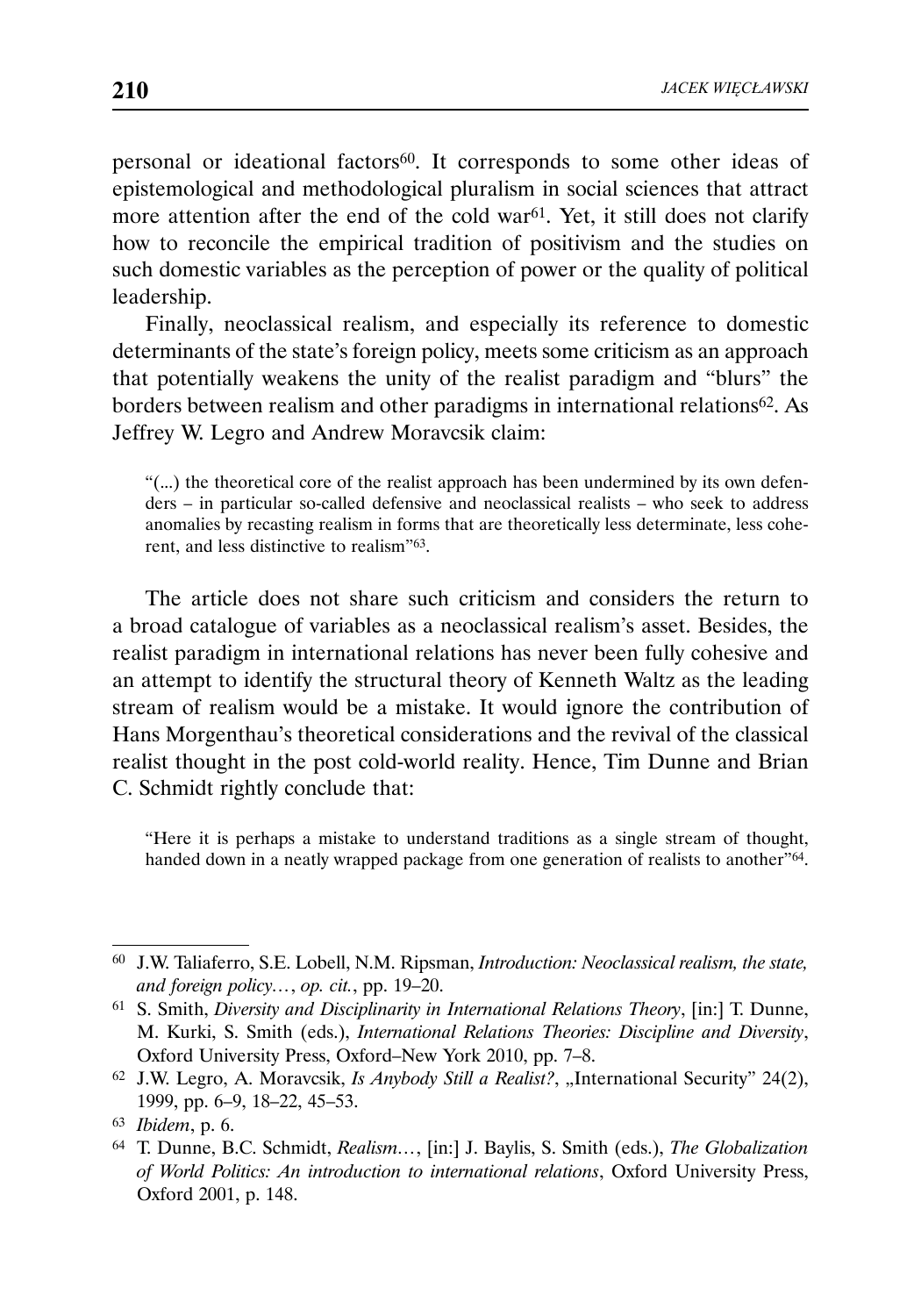Further, realism cannot miss the dynamics of international relations again and ignore the growing interpenetration of problems considered initially as typical of realists or liberals<sup>65</sup>. Thus, it is neoclassical realism and its multifaceted analysis of international affairs that gives a chance to revive the realist paradigm in the post cold-war environment and not the static structural stream of realism.

Nevertheless, Legro and Moravcsik are right that together with the extension of domestic variables, neoclassical realism will have to reach for the factors of psychological, social or cognitive nature. Besides, it seems that the extension of the area of research interests is inevitable and becomes a problem for all previous "mainstream" paradigms in international relations66. Legro and Moravcsik warn that: "The incorporation of variation in underlying domestic preferences, we argue, undermines (if not eliminates) the theoretical distinctiveness of NCR [neoclassical realism – J.W.] as a form of realism by rendering it indistinguishable from non-realist theories about domestic institutions, ideas, and interests"<sup>67</sup> This article does not share these warnings yet it claims that further extension of variables actually makes neoclassical realism face two types of risks.

First, together with the reference to the perception of power or other social and psychological variables, neoclassical stream risks that some psychological and sociological theories would explain these phenomena better. This may reduce neoclassical realism to a theoretical approach that makes compilations of concepts developed by other social sciences. Thus, a clear linkage between domestic variables and a practice of foreign policy making seems crucial in the neoclassical realist research.

Second, the potential risk is a limited ability of neoclassical realism to formulate more general conclusions about the nature of contemporary international affairs. The article fully shares Jack Donnelly's thesis that no theoretical approach may aspire today to be a general theory of international relations68. Further, it appreciates the neoclassical realism's departure from the "false" predictability and rationality offered by the structural realist model of analysis of international relations. As Michael P. Sullivan notes,

<sup>65</sup> Ch.L. Glaser, *Structural Realism in a more complex world…*, *op. cit.*, pp. 407–411.

<sup>66</sup> O. Waever, *Still a Discipline After All These Debates?*, [in:] T. Dunne, M. Kurki, S. Smith (eds.), *International Relations Theories: Discipline and Diversity*…, *op. cit.*, pp. 298, 302–303; S. Smith, *Diversity and Disciplinarity in International Relations Theory…*, *op. cit.*, pp. 7–8.

<sup>67</sup> J.W. Legro, A. Moravcsik, *Is Anybody Still a Realist…*, *op. cit.*, p. 28.

<sup>68</sup> J. Donnelly, *Realism and International Relations*…, *op. cit.*, pp. 65, 74–77, 194–196.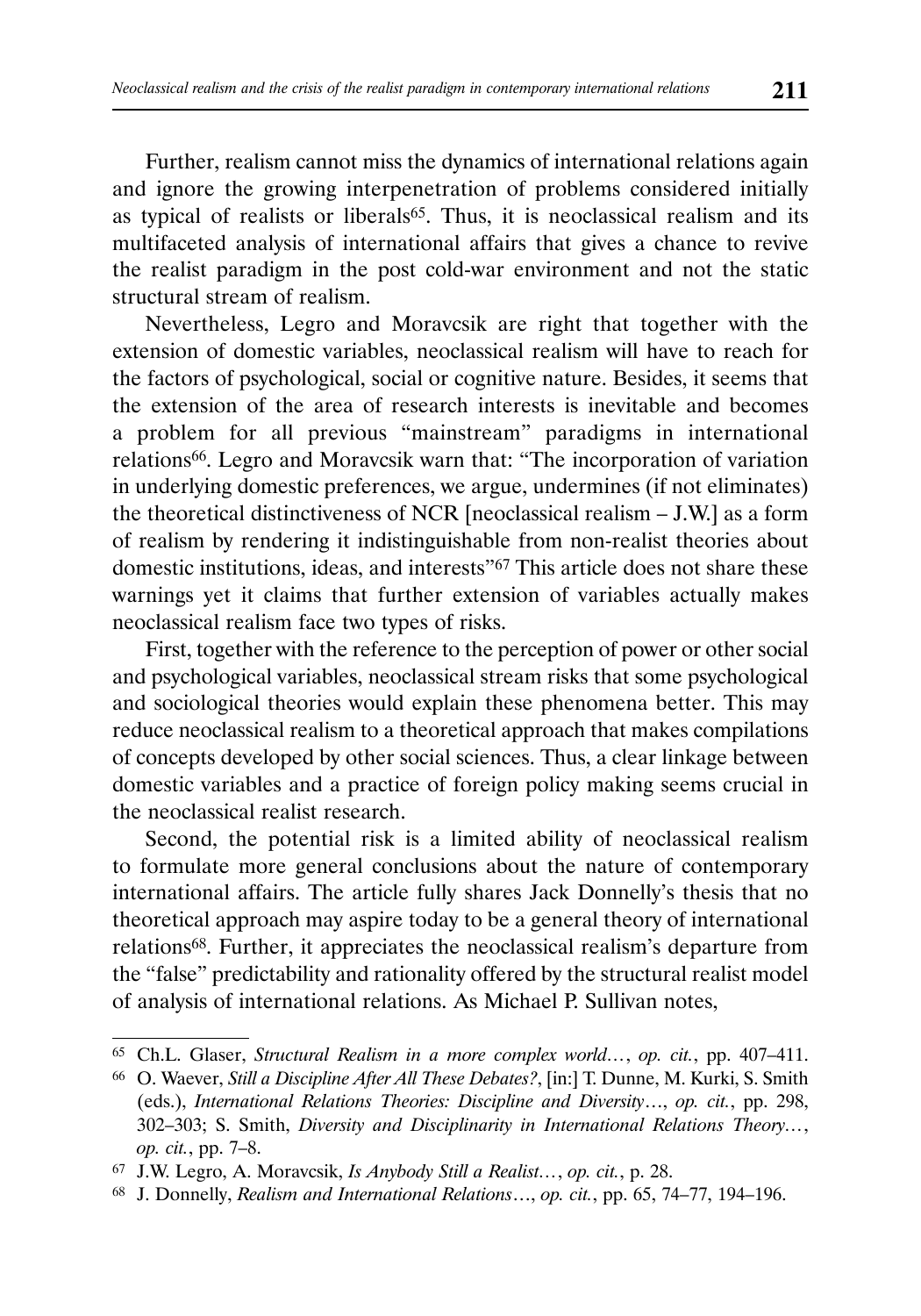"Propelling the debates about the system, which have produced more sophisticated and complex models, has been the serious defect contained in the Waltzian view of basically static orientations"69.

Yet neoclassical realism's rejection of the narrow structural realist analysis should not prevent it from any attempts to formulate more general conclusions70.

Indeed, Randall Schweller and William Wohlforth correctly note that the end of the cold war was a serious problem for all theories aspiring to generalization71 although Waltz's structural realism seems to suffer most because of its highly exaggerated theoretical modesty. The departure from the parsimonious model of structural analysis proposed by Waltz's theory is fully understandable in this regard. Yet the neoclassical realist considerations about the role of domestic, perceptual or organizational variables should not fall into another extreme of no generalizations about contemporary international relations at all.

Thus, the return to a more flexible understanding of power and acceptance of the role of domestic determinants of the state's foreign policy is a value of the neoclassical realist approach. Nevertheless, the question is whether the concept of a "domestic transmission belt" alone is attractive enough to revive the realist paradigm in the post cold-war reality and compete (or at least launch a dialogue) with liberalism. There are still some doubts in this regard. It seems that neoclassical realism needs a step ahead. It would introduce an order to NCR considerations about domestic variables, explain the idea of synthesis of classical and structural realist assumptions, and finally propose some more general considerations about contemporary international affairs.

Finally, neoclassical realism should be aware of the existence of the English School of international relations as a potential intellectual competition for the new theories in the realist paradigm. The original location of the English School (at least in the case of Hedley Bull's theoretical concepts) as a form of synthesis of classical understanding of realism and liberalism may also be a competition for the realist idea of the "return to Morgenthau". It seems that inability of any theoretical approaches to aspire to a single "grand theory"

<sup>69</sup> M.P. Sullivan, *Theories of International Relations. Transition vs. Persistence*, Palgrave, New York 2001, p. 140.

<sup>70</sup> A. Freyberg-Inan, E. Harrison, P. James, *What Way Forward for Contemporary Realism…*, *op. cit.*, p. 6.

<sup>71</sup> R.L. Schweller, W.C. Wohlforth, *Power Test; Evaluating Realism in Response to the End of the Cold War*, "Security Studies" 9(3), 2000, p. 65.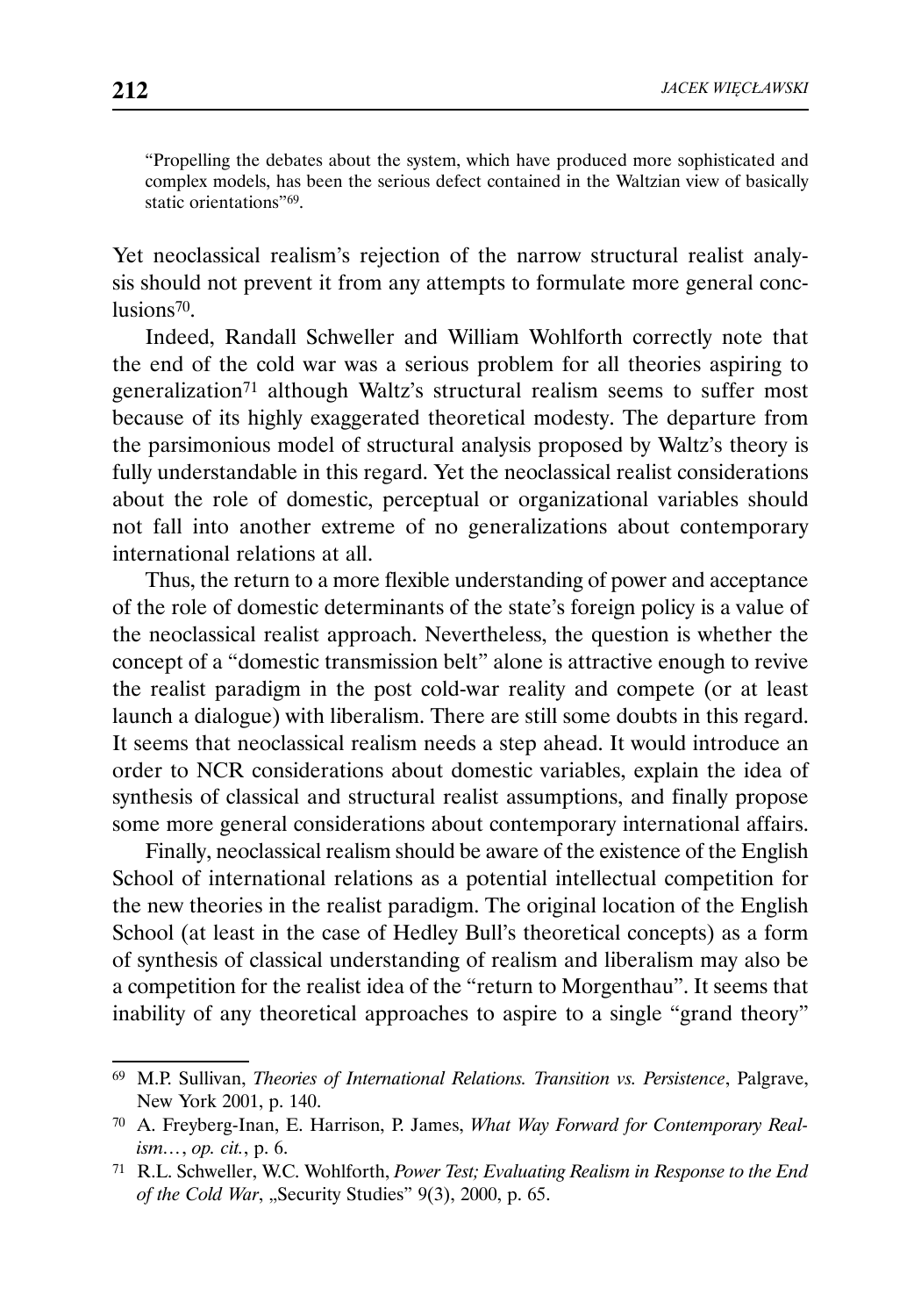today means an acceptance of interpenetration of liberal and realist concepts in contemporary international affairs. The English School, and especially its idea of coexistence of law, cooperation and power in international relations72, could easily integrate the elements of realism and the dominant liberal approach. Thus, it may be a more attractive perspective to explain contemporary international affairs than neoclassical realism, especially if the latter falls into new modifications of structural assumptions inherited from Waltz's cold war structural theory.

#### **CONCLUSION**

The fall of the Soviet Union marked a prestigious defeat of the realist paradigm in international relations, and especially the structural theory of Kenneth Waltz. It has contributed to both the return to Hans Morgenthau's theoretical considerations and the departure from the static and narrow analysis of structural realism. Neoclassical realism and its acceptance of domestic variables seems a better option to revive the realist paradigm than the concept of "elaborated structural realism". The latter one's defence of rationality of states as international actors has been extremely difficult in the dynamic post cold-war international reality.

Indeed, the return to Morgenthau's multifaceted understanding of power declared by neoclassical realism is the right direction in the realist thinking about contemporary international relations. Nevertheless, the links of neoclassical realists and the previous defensive stream of structural realism are also obvious. Thus, neoclassical realism is not a simple "return to Morgenthau" despite its acceptance of classical realist inspirations. It favours the synthesis of classical and structural streams of realism and the concept of a "domestic transmission belt" is a good illustration of this attitude.

The idea of the synthesis, however, may be a bit problematic as it attempts to reconcile two streams of realism with a contradicting attitude to methodology and some differences in ontology. This contradiction contributes to a vagueness of neoclassical realist theoretical assumptions. Besides, neoclassical realism suffers from incoherence and it is still far from a single and internally consistent theoretical approach. Finally, it faces a dilemma of avoiding the extremes – to depart from the structural

<sup>72</sup> See T. Dunne, *The English School*, [in:] T. Dunne, M. Kurki, S. Smith (eds.), *International Relations Theories. Discipline and Diversity*…, *op. cit.*, pp. 142–144.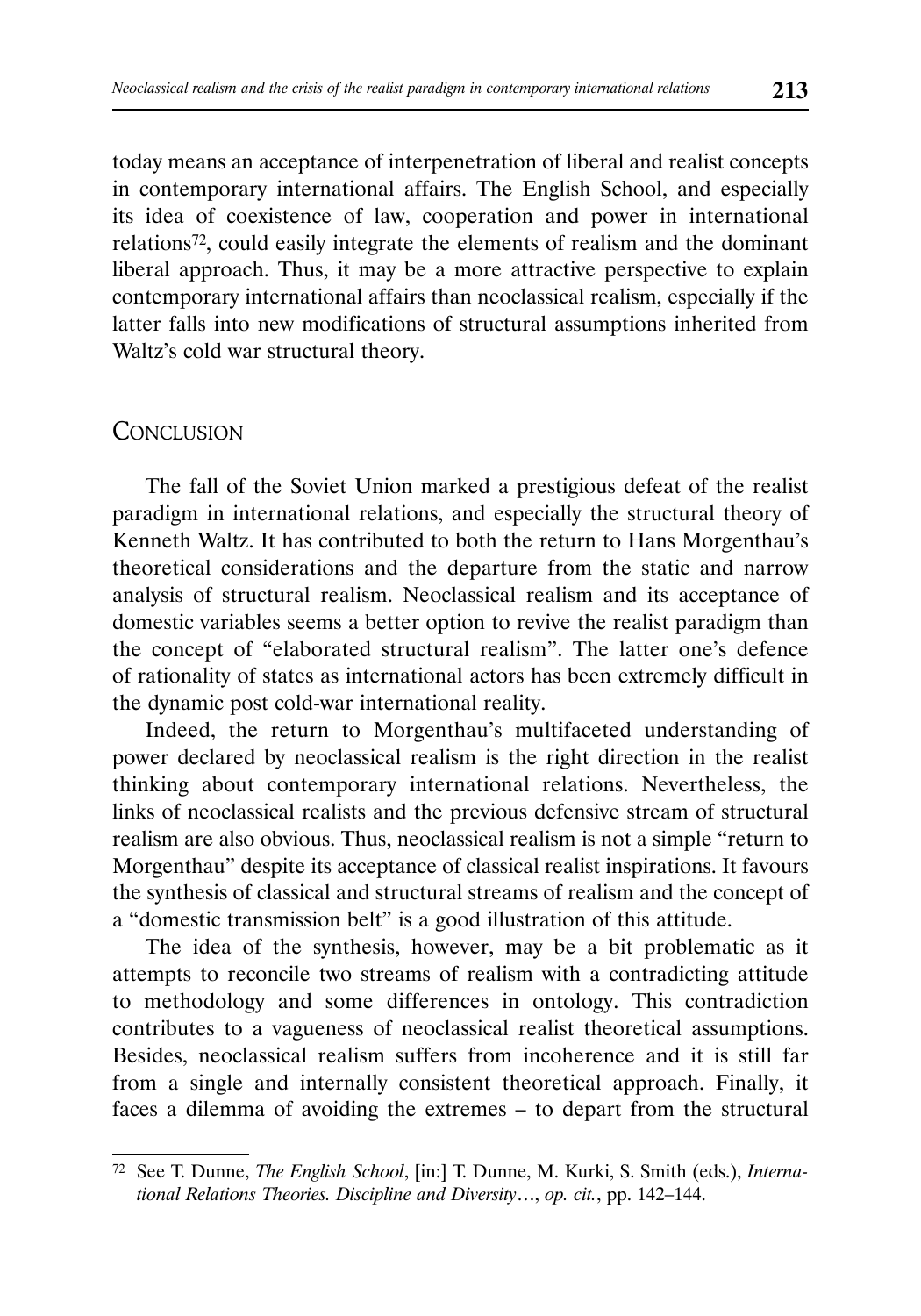realist emphasis on predictability and rationality of the state's international behaviour but to retain some abilities to formulate more general conclusions about contemporary international affairs.

Thus, the fundamental question is whether neoclassical stream is able to revive the realist paradigm in the post cold-war international reality. Its reference to dynamic and multifaceted understanding of power is certainly the right step ahead. Yet the concept of the "domestic transmission belt" and some declarations of the synthesis of classical and structural elements of realism may not be convincing enough. Neoclassical realism requires a further clarification of its ontological and methodological assumptions. It needs further attempts to make its theoretical approach more cohesive as well as to formulate some more general conclusions.

### **REFERENCES**

- Brawley M.R., *Neoclassical realism and strategic calculations: explaining divergent British, French, and Soviet strategies towards Germany between the world wars (1919–1939)*, [in:] S.E. Lobell, N.M. Ripsman, J.W. Taliaferro (eds.), *Neoclassical Realism, the State, and Foreign Policy*, Cambridge University Press, Cambridge 2009.
- Buzan B., *The timeless wisdom of realism?*, [in:] S. Smith, K. Booth, M. Zalewski (eds.), *International Theory: Positivism and Beyond*, Cambridge University Press, Cambridge 1996.
- Czaputowicz J., *Mapa współczesnego realizmu: realizm klasyczny, neorealizm, realizm neoklasyczny [Map of contemporary realism: classical realism, neorealism, neoclassical realism]*, [in:] E. Haliżak, J. Czaputowicz (eds.), *Teoria realizmu w nauce o stosunkach międzynarodowych. Założenia i zastosowania badawcze [Theory of realism in international relations studies: research assumptions and applications]*, Rambler, Warszawa 2014.
- Devlen B., Özdamar Ö., *Neoclassical Realism and Foreign Policy Crises*, [in:] A. Freyberg-Inan, E. Harrison, P. James (eds.), *Rethinking Realism in International Relations*, The Johns Hopkins University Press, Baltimore 2009.
- Donnelly J., *Realism and International Relations*, Cambridge University Press, Cambridge 2000.
- Donnelly J., *Realism*, [in:] S. Burchill, A. Linklater et al., *Theories of International Relations*, Palgrave Macmillan, Houndmills–Basingstoke– Hampshire–New York 2005.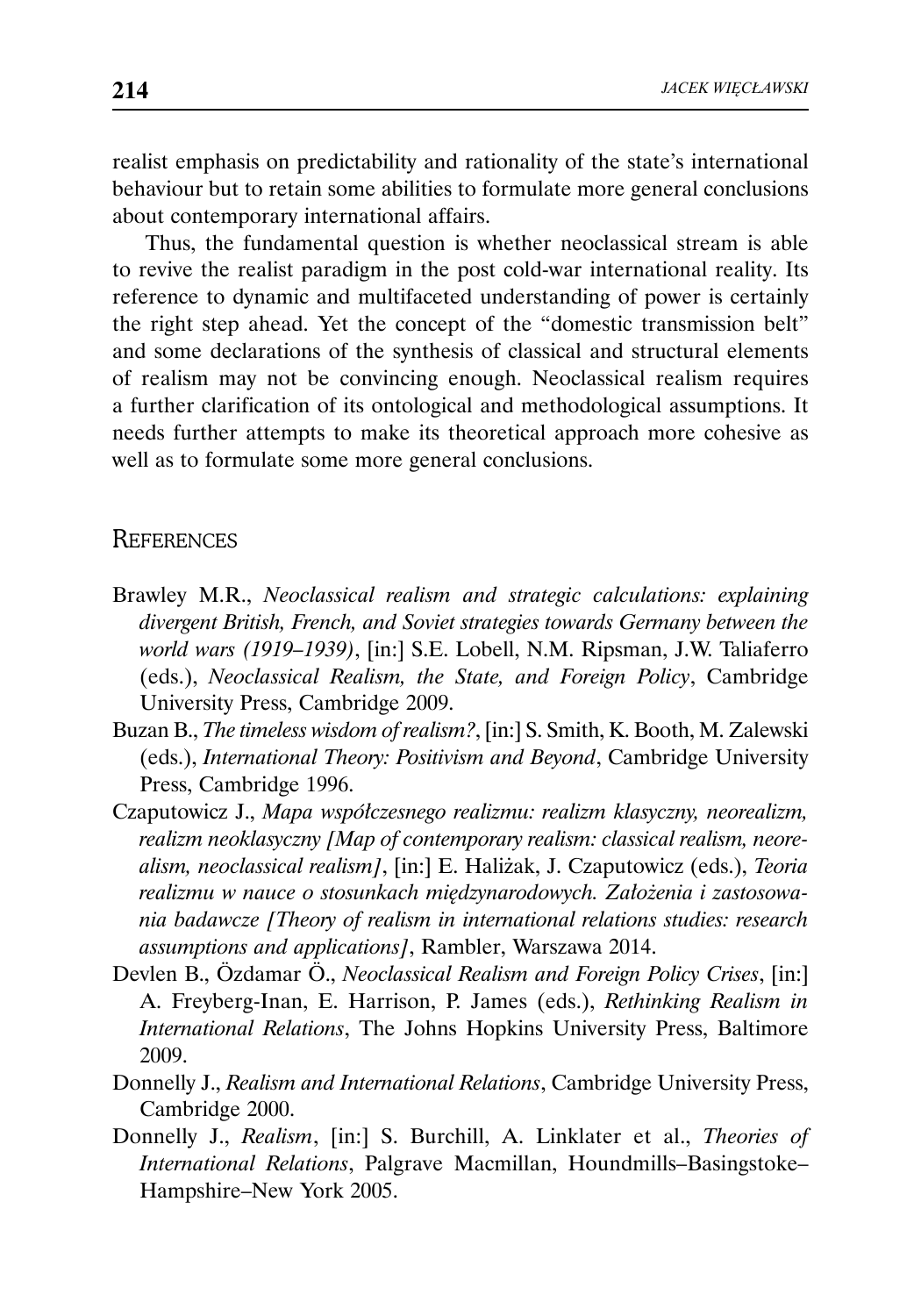- Dunne T., *The English School*, [in:] T. Dunne, M. Kurki, S. Smith (eds.), *International Relations Theories. Discipline and Diversity*, Oxford University Press, Oxford–New York 2010.
- Dunne T., Schmidt B.C., *Realism*, [in:] Baylis J., Smith S. (eds.), *The Globalization of World Politics. An introduction to international relations*, Oxford University Press, Oxford 2001.
- Elman C., *Realism*, [in:] Griffiths M. (ed.), *International Relations Theory for the Twenty-First Century*: *An Introduction*, Routledge London–New York 2007.
- Elman C., Jensen M.A., *Introduction*, [in:] Elman C., Jensen M.A. (eds.), *Realism Reader*, Routledge London–New York 2014.
- Feng L., Ruizhuang Z., *The Typologies of Realism*, "The Chinese Journal of International Politics" 1(1), 2006,
- Freyberg-Inan A., *What Moves Man, The Realist Theory of International Relations and its Judgment of Human Nature*, State University of New York Press, Albany 2004.
- Freyberg-Inan A., Harrison E., James P., *What Way Forward for Contemporary Realism*, [in:] A. Freyberg-Inan, E. Harrison, P. James (eds.), *Rethinking Realism in International Relations*, The Johns Hopkins University Press, Baltimore 2009.
- Gilpin R., *The Theory of Hegemonic War*, "Journal of Interdisciplinary History" 18(4), 1988.
- Glaser Ch.L., *Structural Realism in a more complex world*, "Review of International Studies", 29(03), 2003.
- James P., *Elaborating on Offensive Realism*, [in:] A. Freyberg-Inan, E. Harrison, P. James (eds.), *Rethinking Realism in International Relations*, The Johns Hopkins University Press, Baltimore 2009.
- Jones E., *Look for the Blind Spot where Structural Realism Meets Pluralistic Stagnation*, "The British Journal of Politics and International Relations", 11(2), 2009.
- Kaczmarski M., *Realizm neoklasyczny [Neoclassical realism]*, [in:] R. Zięba, S. Bieleń, J. Zając (eds.), *Teorie i podejścia badawcze w nauce o stosunkach międzynarodowych [Research theories and approaches in the study of international relations]*, WDiNP UW, Warszawa 2015.
- Kozub-Karkut M., *Realizm neoklasyczny główne założenia i możliwości [Neoclassical realism: main assumptions and possibilities]*, [in:] E. Haliżak, J. Czaputowicz (eds.), *Teoria realizmu w nauce o stosunkach międzynarodowych. Założenia i zastosowania badawcze [Theory of realism in interna-*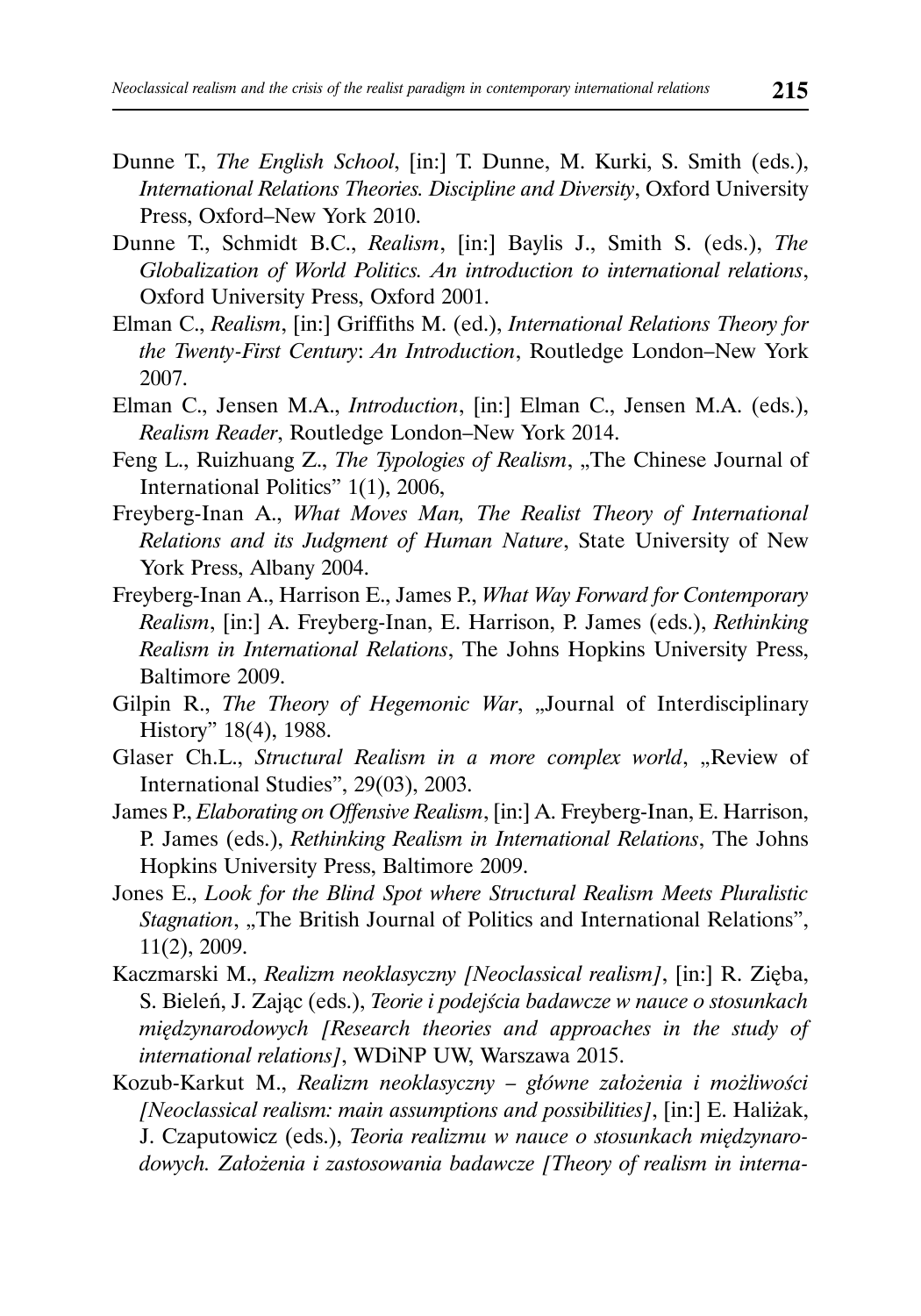*tional relations studies: research assumptions and applications]*, Rambler, Warszawa 2014.

- Legro J.W., Moravcsik A., *Is Anybody Still a Realist?*, "International Security" 24(2), 1999.
- Lobell S.E. 2009, *Threat assessment, the state, and foreign policy: a neoclassical realist model*, [in:] S.E. Lobell, N.M. Ripsman, J.W. Taliaferro (eds.), *Neoclassical Realism, the State, and Foreign Policy*, Cambridge University Press Cambridge.
- Morgenthau H.J., *Scientific Man vs. Power Politics*, Latimer House Limited London 1947.
- Morgenthau H.J., *Politics Among Nations. The Struggle for Power and Peace*, Alfred A. Knopf, New York 1948.
- Morgenthau H.J., *The Purpose of American Politics*, Alfred A. Knopf, New York 1960.
- Neacsu M., *Hans J. Morgenthau's Theory of International Relations: Disenchantment and Re-Enchantment*, Palgrave Macmillan Houndmills–Basingstoke–Hampshire–New York 2009.
- Ripsman N.M., *Neoclassical realism and domestic interest groups*, [in:] S.E. Lobell, N.M. Ripsman, J.W. Taliaferro (eds.), *Neoclassical Realism, the State, and Foreign Policy*, Cambridge University Press, Cambridge 2009.
- Rose G., *Neoclassical Realism and Theories of Foreign Policy*, "World Politics" 51(1), 1998.
- Schweller R.L., *Neoclassical realism and state mobilization: expansionist ideology in the age of mass politics*, [in:] S.E. Lobell, N.M. Ripsman, J.W. Taliaferro (eds.), *Neoclassical Realism, the State, and Foreign Policy*, Cambridge University Press, Cambridge 2009.
- Schweller R.L., *Unanswered Threats. A neoclassical Realist Theory of Underbalancing*, "International Security" 29(2), 2004.
- Schweller R.L., Wohlforth, W.C., *Power Test; Evaluating Realism in Response to the End of the Cold War*, "Security Studies" 9(3), 2000.
- Schweller R.L., Priess D., *A Tale of Two Realisms: Expanding the Institutions Debate*, "Mershon International Studies Review" 41 (1), 1997.
- Smith S., *Introduction: Diversity and Disciplinarity in International Relations Theory*, [in:] T. Dunne, M. Kurki, S. Smith (eds.), *International Relations Theories. Discipline and Diversity*, Oxford University Press, Oxford–New York 2010.
- Smith T.W., *History and International Relations*, Routledge, London–New York 1999.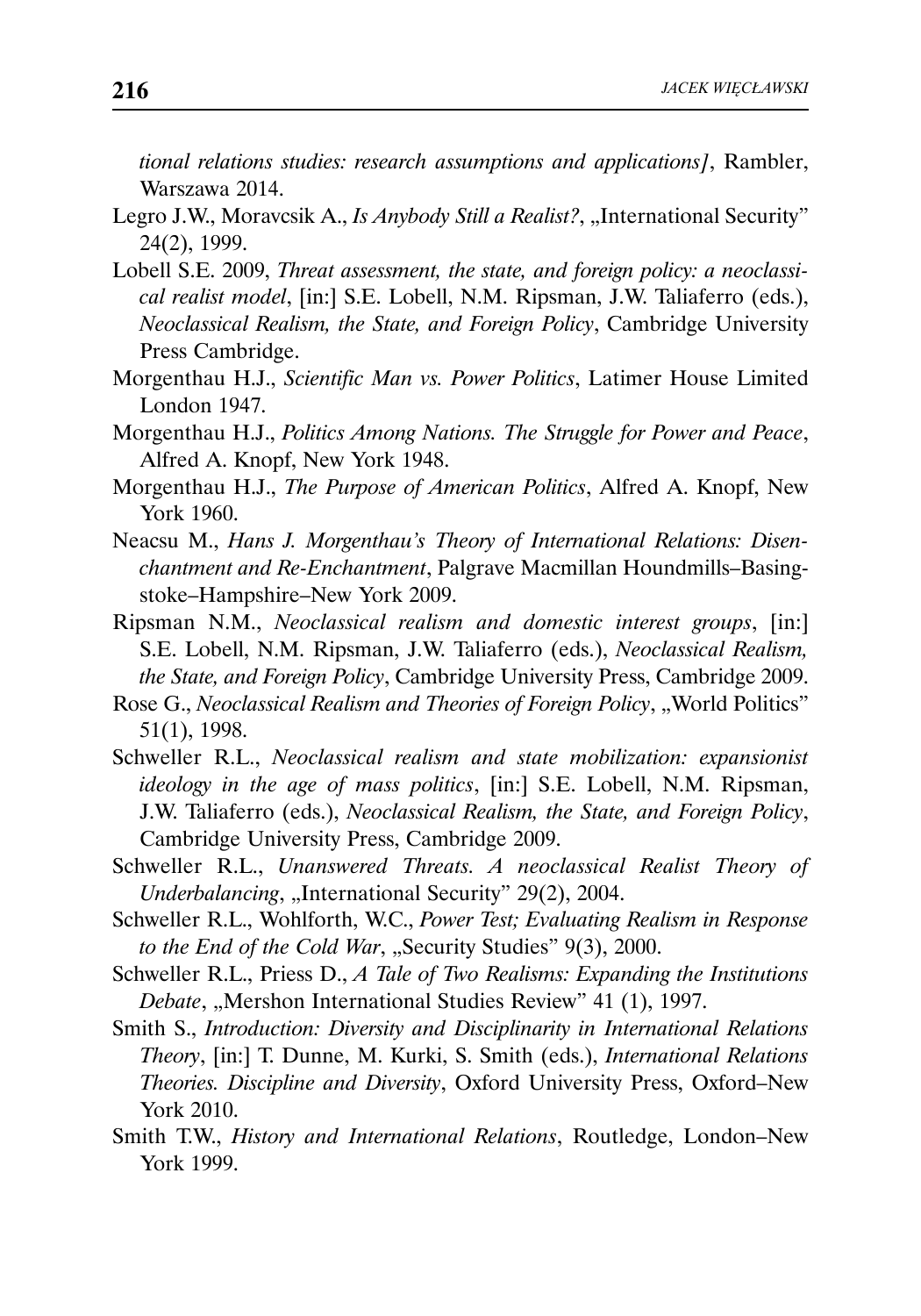- Sterling-Folker J., Forward Is as Forward Does: Assessing Neoclassical Realism from a Traditions Perspective, [in:] Freyberg-Inan A., Harrison E., James P. (eds.), *Rethinking Realism in International Relations*, The Johns Hopkins University Press, Baltimore 2009.
- Sullivan M.P., *Theories of International Relations. Transition vs. Persistence*, Palgrave New York 2001.
- Taliaferro J.W., *Neoclassical realism and resource extraction: State building for future war*, [in:] S.E. Lobell, N.M. Ripsman, J.W. Taliaferro (eds.), *Neoclassical Realism, the State, and Foreign Policy*, Cambridge University Press, Cambridge 2009.
- Taliaferro J.W., *State Building for Future Wars: Neoclassical Realism and the Resource-Extractive State*, "Security Studies" 15(3), 2006.
- Taliaferro J.W., *Security Seeking under Anarchy. Defensive Realism Revisited*, "International Security" 25(3), 2000/01.
- Taliaferro J.W., Lobell S.E., Ripsman N.M., *Introduction: Neoclassical realism, the state, and foreign policy*, [in:] S.E. Lobell, N.M. Ripsman, J.W. Taliaferro (eds.) *Neoclassical Realism, the State, and Foreign Policy*, Cambridge University Press, Cambridge 2009.
- Toft P., *John J. Mearsheimer: an offensive realist between geopolitics and power*, "Journal of International Relations and Development" 8(4), 2005.
- Waever O., *Still a Discipline After All These Debates?*, [in:] T. Dunne, M. Kurki, S. Smith (eds.), *International Relations Theories. Discipline and Diversity*, Oxford University Press, Oxford–New York 2010.
- Waltz K.N., *Theory of International Politics*, Addison-Wesley Publishing Company, Reading–Menlo Park–London 1979.
- Wohlforth W.C., *Realism and the End of the Cold War*, "International Security" 19 (3), 1994/95.

## NEOCLASSICAL REALISM AND THE CRISIS OF THE REALIST PARADIGM IN CONTEMPORARY INTERNATIONAL RELATIONS

#### Summary

The article refers to the crisis of realism after the end of the cold war. It considers neoclassical realism as a promising theoretical attitude to revive the realist paradigm in the post cold-war bipolar international reality. The paper appreciates neoclassical realism's return to a multifaceted concept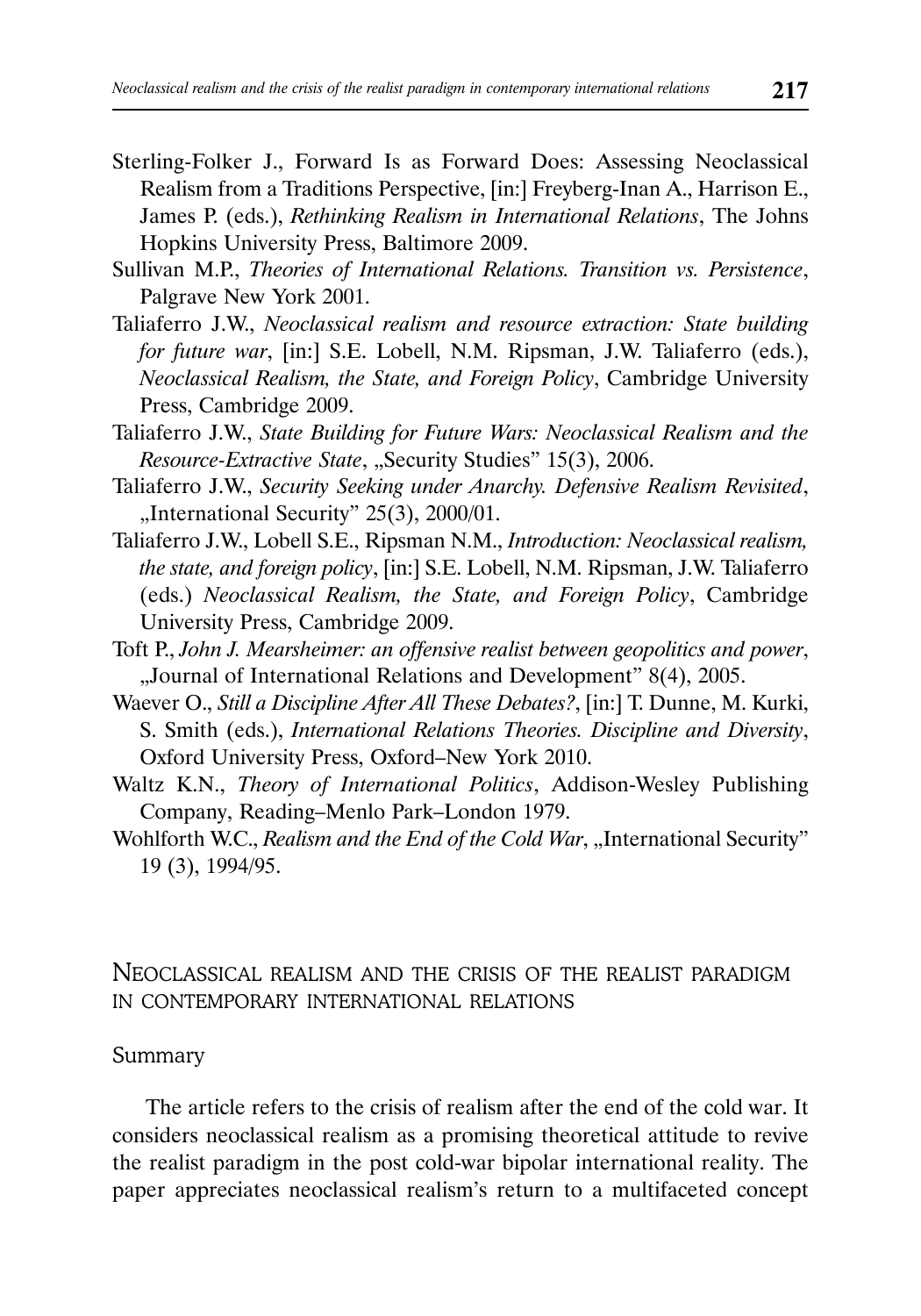of power present in Hans Morgenthau's theoretical considerations and its acceptance of the importance of domestic variables developing the power of the state. Nevertheless, neoclassical realism is not a simple "return to Morgenthau". It still emphasises the impact of systemic determinants and aspires more to a synthesis of classical and structural streams of realism. The article indicates that the idea of the synthesis contributes to some ambiguities in neoclassical realism's assumptions, especially in the methodological context. Besides, neoclassical stream suffers some internal inconsistencies as a theoretical approach. Thus, neoclassical realism's ability to revive realism in the post-cold war international relations is still disputable and the approach needs some more efforts to clarify and harmonize its theoretical assumptions.

## REALIZM NEOKLASYCZNY ORAZ KRYZYS PARADYGMATU REALISTYCZNEGO WE WSPÓŁCZESNYCH STOSUNKACH MIĘDZYNARODOWYCH

#### Streszczenie

Artykuł przedstawia problematykę kryzysu, w jakim realizm znalazł się po zakończeniu zimnej wojny. Wskazuje na realizm neoklasyczny jako atrakcyjny intelektualnie nurt mogący ożywić paradygmat realistyczny po rozpadzie ładu dwubiegunowego. Atutem realizmu neoklasycznego jest powrót do wielowymiarowej koncepcji potęgi obecnej wcześniej w rozważaniach Hansa Morgenthaua, w tym dostrzeżenie znaczenia wewnątrzpolitycznych czynników kształtujących potęgę państwa. Realizm neoklasyczny nie jest jednak prostym powrotem do koncepcji Morgenthaua. Docenia bowiem równocześnie wagę czynników sprawczych na poziomie systemu międzynarodowego i aspiruje do swoistej syntezy klasycznego i strukturalnego nurtu realizmu. Idea takiej syntezy budzi wiele wątpliwości, głównie natury metodologicznej. Mimo niewątpliwych atutów, podejście teoretyczne proponowane przez realizm neoklasyczny, pełne jest również wewnętrznych sprzeczności. Realizm neoklasyczny, mimo istotnego wkładu w ożywienie paradygmatu realistycznego po okresie zimnej wojny, sam wymaga w efekcie dalszych starań na rzecz zharmonizowania i uściślenia jego założeń teoretycznych.